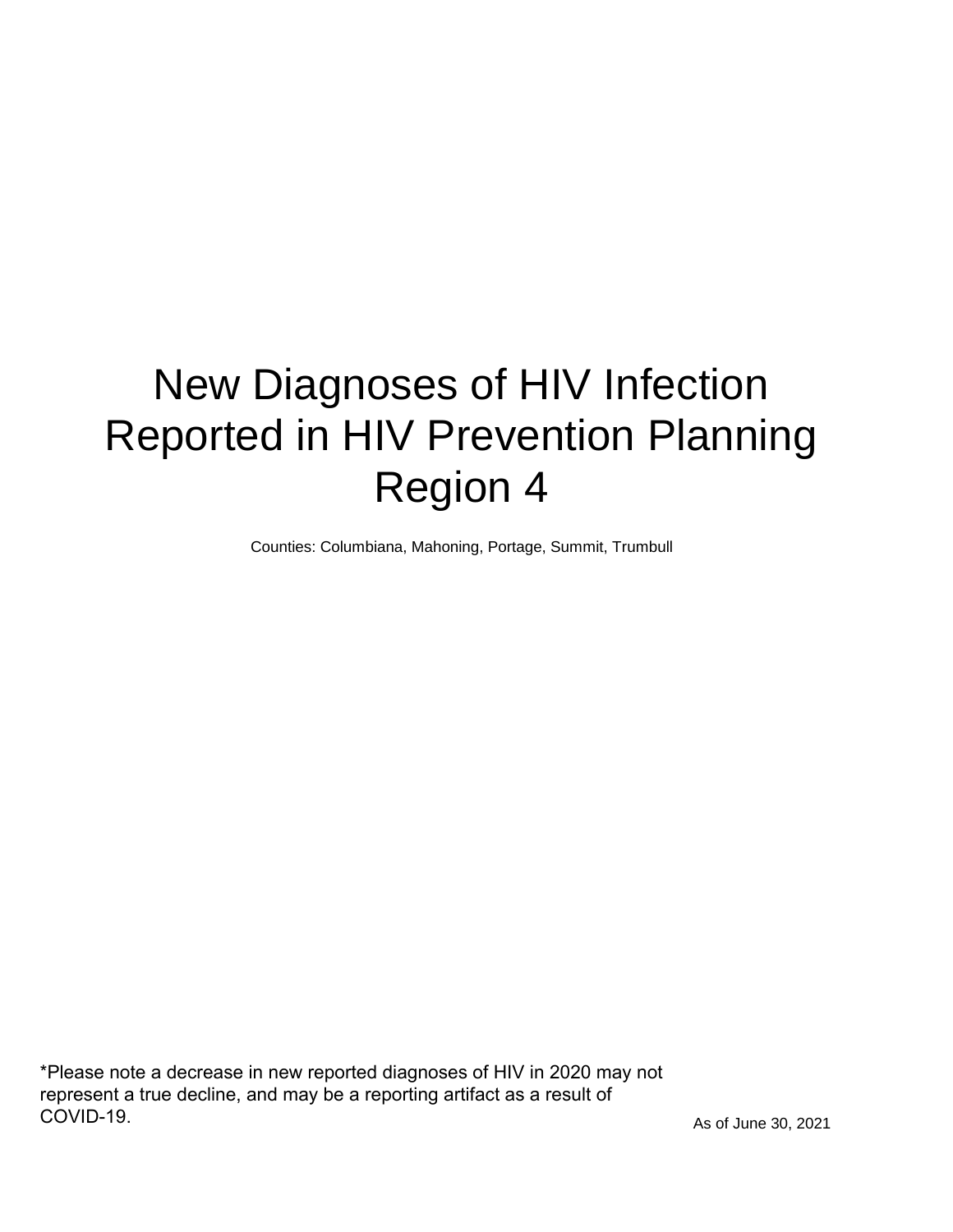## **Reported new diagnoses of HIV infection in 2020 by disease status and selected characteristics, HIV Prevention Planning Region 4**

|                                              |                   | 2020 diagnosis of HIV |                |                           |                       |                | <b>Disease Status</b> |                          |             |
|----------------------------------------------|-------------------|-----------------------|----------------|---------------------------|-----------------------|----------------|-----------------------|--------------------------|-------------|
|                                              |                   | infection             |                |                           | <b>HIV (not AIDS)</b> |                | HIV & later AIDS      |                          | <b>AIDS</b> |
| Characteristic                               | Rate <sup>a</sup> | No.                   | $\%$           | No.                       | %                     | No.            | $\%$                  | No.                      | $\%$        |
| Sex at birth                                 |                   |                       |                |                           |                       |                |                       |                          |             |
| Males                                        | 11.2              | 67                    | 87%            | 53                        | 88%                   | 12             | 86%                   | 2                        | 67%         |
| Females                                      | 1.6               | 10                    | 13%            | $\overline{7}$            | 12%                   | 2              | 14%                   | 1                        | 33%         |
| Age at diagnosis (yr)                        |                   |                       |                |                           |                       |                |                       |                          |             |
| $<13$                                        | $\star$           |                       |                |                           |                       |                |                       |                          |             |
| $13 - 14$                                    | $\star$           |                       |                |                           |                       |                |                       |                          |             |
| 15-19                                        | 9.5               | $\overline{7}$        | 9%             | 6                         | 10%                   | 1              | 7%                    |                          |             |
| 20-24                                        | 16.3              | 13                    | 17%            | 11                        | 18%                   | $\overline{2}$ | 14%                   |                          |             |
| 25-29                                        | 22.4              | 18                    | 23%            | 15                        | 25%                   | $\mathbf{1}$   | 7%                    | 2                        | 67%         |
| 30-34                                        | 9.4               | 7                     | 9%             | 5                         | 8%                    | $\overline{2}$ | 14%                   | $\overline{a}$           |             |
| 35-39                                        | 9.9               | 7                     | 9%             | 4                         | 7%                    | 3              | 21%                   | $\overline{\phantom{a}}$ |             |
| 40-44                                        | 8.7               | 6                     | 8%             | 5                         | 8%                    | $\blacksquare$ |                       | 1                        | 33%         |
| 45-49                                        | $\star$           | 4                     | 5%             | 3                         | 5%                    | 1              | 7%                    |                          |             |
| 50-54                                        | 8.9               | 7                     | 9%             | 6                         | 10%                   | 1              | 7%                    |                          |             |
| 55-64                                        | 3.9               | 7                     | 9%             | 5                         | 8%                    | $\overline{c}$ | 14%                   |                          |             |
| $65+$                                        |                   | 1                     | 1%             |                           |                       | $\mathbf{1}$   | 7%                    |                          |             |
| Race/Ethnicity <sup>b</sup>                  |                   |                       |                |                           |                       |                |                       |                          |             |
| American Indian/Alaska Native                | $^\star$          | $\overline{a}$        | ÷              |                           |                       |                |                       |                          |             |
| Asian/Pacific Islander                       | $\star$           | 1                     | 1%             |                           |                       | 1              | 7%                    | -                        |             |
| Black/African-American                       | 29.1              | 41                    | 53%            | 35                        | 58%                   | 5              | 36%                   | 1                        | 33%         |
| Hispanic/Latinx                              | $\star$           | 1                     | 1%             | $\overline{\phantom{a}}$  |                       | 1              | 7%                    | $\overline{\phantom{a}}$ |             |
| White                                        | 3.0               | 30                    | 39%            | 23                        | 38%                   | 5              | 36%                   | 2                        | 67%         |
| Multi-Race                                   |                   | 4                     | 5%             | 2                         | 3%                    | $\overline{2}$ | 14%                   |                          |             |
| Race/Ethnicity <sup>b</sup> and Sex at birth |                   |                       |                |                           |                       |                |                       |                          |             |
| American Indian/Alaska Native Males          | $^\star$          |                       |                |                           |                       |                |                       |                          |             |
| American Indian/Alaska Native Females        | $\star$           |                       |                |                           |                       |                |                       |                          |             |
| Asian/Pacific Islander Males                 | $\star$           | 1                     | 1%             |                           |                       | $\mathbf{1}$   | 7%                    |                          |             |
| Asian/Pacific Islander Females               | $\star$           | $\overline{a}$        | ÷,             |                           |                       |                |                       |                          |             |
| Black/African-American Males                 | 50.8              | 34                    | 44%            | 31                        | 52%                   | 3              | 21%                   |                          |             |
| Black/African-American Females               | 9.5               | 7                     | 9%             | 4                         | 7%                    | $\overline{2}$ | 14%                   | 1                        | 33%         |
| Hispanic/Latino Males                        | $\star$           | 1                     | $1\%$          |                           |                       | 1              | $7\%$                 |                          |             |
| Hispanic/Latina Females                      | $\star$           | $\blacksquare$        | $\blacksquare$ |                           |                       |                |                       |                          |             |
| <b>White Males</b>                           | 5.6               | 27                    | 35%            | $20\,$                    | 33%                   | 5              | 36%                   | 2                        | 67%         |
| <b>White Females</b>                         | $\star$           | 3                     | $4\%$          | $\ensuremath{\mathsf{3}}$ | $5\%$                 | $\blacksquare$ |                       |                          |             |
| Multi-Race Males                             | $\star$           | 4                     | $5\%$          | $\overline{\mathbf{c}}$   | $3%$                  | $\mathbf 2$    | 14%                   |                          |             |
| <b>Multi-Race Females</b>                    | $^\star$          | $\blacksquare$        |                | $\overline{a}$            |                       | $\blacksquare$ |                       |                          |             |
| <b>Total</b>                                 | 6.3               | ${\bf 77}$            |                | 60                        |                       | 14             |                       | 3                        |             |

Notes:

Reported new diagnoses of HIV infection include persons with a diagnosis of HIV (not AIDS), a diagnosis of HIV and an AIDS diagnosis within 12 months (HIV & later AIDS), and concurrent diagnoses of HIV and AIDS (AIDS) who were residents of Ohio at time of initial diagnosis.

Asterisk (\*) indicates rate not calculated for case count <5 due to unstable rates. Dash (-) indicates no cases were reported for the given category.

<sup>a</sup>The rate is the number of persons with a reported diagnosis of HIV infection per 100,000 population calculated using 2020 U.S. Census estimates.

ᵇ Hispanics/Latinx may be of any race. Persons with a race of American Indian/Alaska Native, Asian/Pacific Islander, Black/African-American, White, or Multi-race are not-Hispanic. Asian/Pacific Islander includes Native Hawaiians.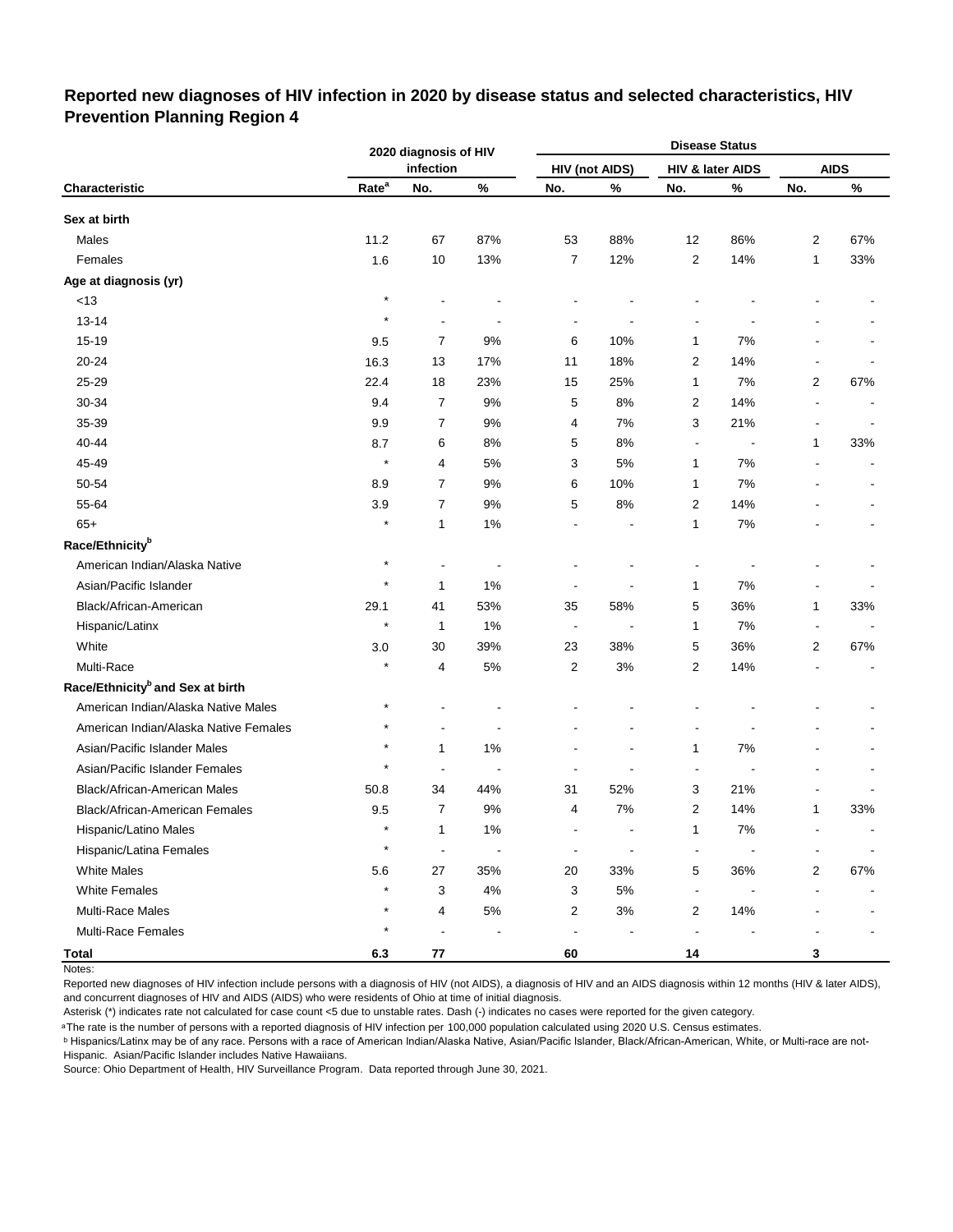## **Reported new diagnoses of HIV infection in 2020 by disease status and transmission category, HIV Prevention Planning Region 4**

|                                          |                | 2020 diagnosis of        |                |                       |                          | <b>Disease Status</b>    |                          |             |
|------------------------------------------|----------------|--------------------------|----------------|-----------------------|--------------------------|--------------------------|--------------------------|-------------|
|                                          |                | <b>HIV infection</b>     |                | <b>HIV (not AIDS)</b> |                          | HIV & later AIDS         |                          | <b>AIDS</b> |
| <b>Transmission Category<sup>a</sup></b> | No.            | %                        | No.            | ℅                     | No.                      | %                        | No.                      | %           |
| Male adult or adolescent                 |                |                          |                |                       |                          |                          |                          |             |
| Male-to-male sexual contact              | 41             | 61%                      | 37             | 70%                   | 3                        | 25%                      | 1                        | 50%         |
| Injection drug use (IDU)                 |                |                          |                |                       |                          | $\overline{\phantom{a}}$ | $\overline{\phantom{a}}$ |             |
| Male-to-male sexual contact and IDU      | $\blacksquare$ | $\overline{\phantom{a}}$ | $\blacksquare$ | ۰                     | $\blacksquare$           | $\blacksquare$           | ۰                        |             |
| Heterosexual contact                     | 3              | 4%                       | 3              | 6%                    | $\overline{\phantom{a}}$ | $\overline{\phantom{a}}$ | $\blacksquare$           |             |
| Other/unknown                            | 23             | 34%                      | 13             | 25%                   | 9                        | 75%                      | 1                        | 50%         |
| Subtotal                                 | 67             | 100%                     | 53             | 100%                  | 12                       | 100%                     | $\overline{2}$           | 100%        |
| Female adult or adolescent               |                |                          |                |                       |                          |                          |                          |             |
| Injection drug use                       | $\sim$         |                          | $\blacksquare$ |                       |                          |                          |                          |             |
| Heterosexual contact                     | 9              | 90%                      | 6              | 86%                   | $\overline{2}$           | 100%                     | 1                        | 100%        |
| Other/unknown                            | 1              | 10%                      | 1              | 14%                   |                          |                          | $\overline{\phantom{a}}$ |             |
| Subtotal                                 | 10             | 100%                     | 7              | 100%                  | $\overline{2}$           | 100%                     | 1                        | 100%        |
| Child (<13 yrs at diagnosis)             |                |                          |                |                       |                          |                          |                          |             |
| Perinatal                                |                |                          |                |                       |                          |                          |                          |             |
| Other/unknown                            |                |                          |                | ۰                     |                          |                          | ۰                        |             |
| Subtotal                                 |                |                          |                |                       |                          |                          | $\blacksquare$           |             |
| <b>Total</b>                             | 77             |                          | 60             |                       | 14                       |                          | 3                        |             |

# **Reported new diagnoses of HIV infection in 2020 by disease status and exposure category, HIV Prevention Planning Region 4**

|                                                          |                | 2020 diagnosis of    |        |                          |     | <b>Disease Status</b>       |                          |                          |
|----------------------------------------------------------|----------------|----------------------|--------|--------------------------|-----|-----------------------------|--------------------------|--------------------------|
|                                                          |                | <b>HIV</b> infection |        | <b>HIV (not AIDS)</b>    |     | <b>HIV &amp; later AIDS</b> |                          | <b>AIDS</b>              |
| <b>Exposure Category</b> "                               | No.            | %                    | No.    | %                        | No. | %                           | No.                      | %                        |
| Male-to-male sexual contact only                         | 41             | 53%                  | 37     | 62%                      | 3   | 21%                         |                          | 33%                      |
| Injection drug use (IDU) only                            | -              |                      | ۰.     |                          | ۰   | -                           | -                        |                          |
| Heterosexual contact only                                | 12             | 16%                  | 9      | 15%                      | 2   | 14%                         |                          | 33%                      |
| Male-to-male sexual contact & IDU                        |                |                      | ۰.     |                          | ۰   | -                           |                          |                          |
| IDU & Heterosexual contact                               |                |                      |        |                          |     |                             |                          |                          |
| Male-to-male sexual contact & Heterosexual contact       | $\sim$         | -                    | $\sim$ | $\overline{\phantom{0}}$ | ۰   | -                           | $\overline{\phantom{0}}$ | $\overline{\phantom{0}}$ |
| Male-to-male sexual contact & IDU & Heterosexual contact | $\blacksquare$ |                      | ۰.     | ۰                        | ۰   | -                           |                          |                          |
| Perinatal exposure                                       |                |                      |        |                          | -   |                             | -                        |                          |
| Other/unknown                                            | 24             | 31%                  | 14     | 23%                      | 9   | 64%                         |                          | 33%                      |
| Total                                                    | 77             |                      | 60     |                          | 14  |                             |                          |                          |

Notes:

Reported new diagnoses of HIV infection include persons with a diagnosis of HIV (not AIDS), a diagnosis of HIV and an AIDS diagnosis within 12 months (HIV & later AIDS), and concurrent diagnoses of HIV and AIDS (AIDS) who were residents of Ohio at time of initial diagnosis.

Dash (-) indicates no cases were reported for the given category.

a Transmission categories are mutually exclusive, hierarchical risk categories determined by the CDC and system-calculated using sex at birth and risk factor history to determine mode of transmission. A person with multiple risks is only represented in the highest category based on the CDC hierarchical algorithm. Thus, transgender women are included in the male-to-male sexual contact transmission category if assigned male at birth and risk factor history indicates sex with males. Please note this is for the categorization of HIV transmission categories only and not to describe sexual orientation.

**b** Exposure categories are mutually exclusive risk categories. All possible combinations of risks are represented among exposure categories. A person with multiple risks is represented in the exposure category identifying all the reported ways in which that person may have been exposed to HIV.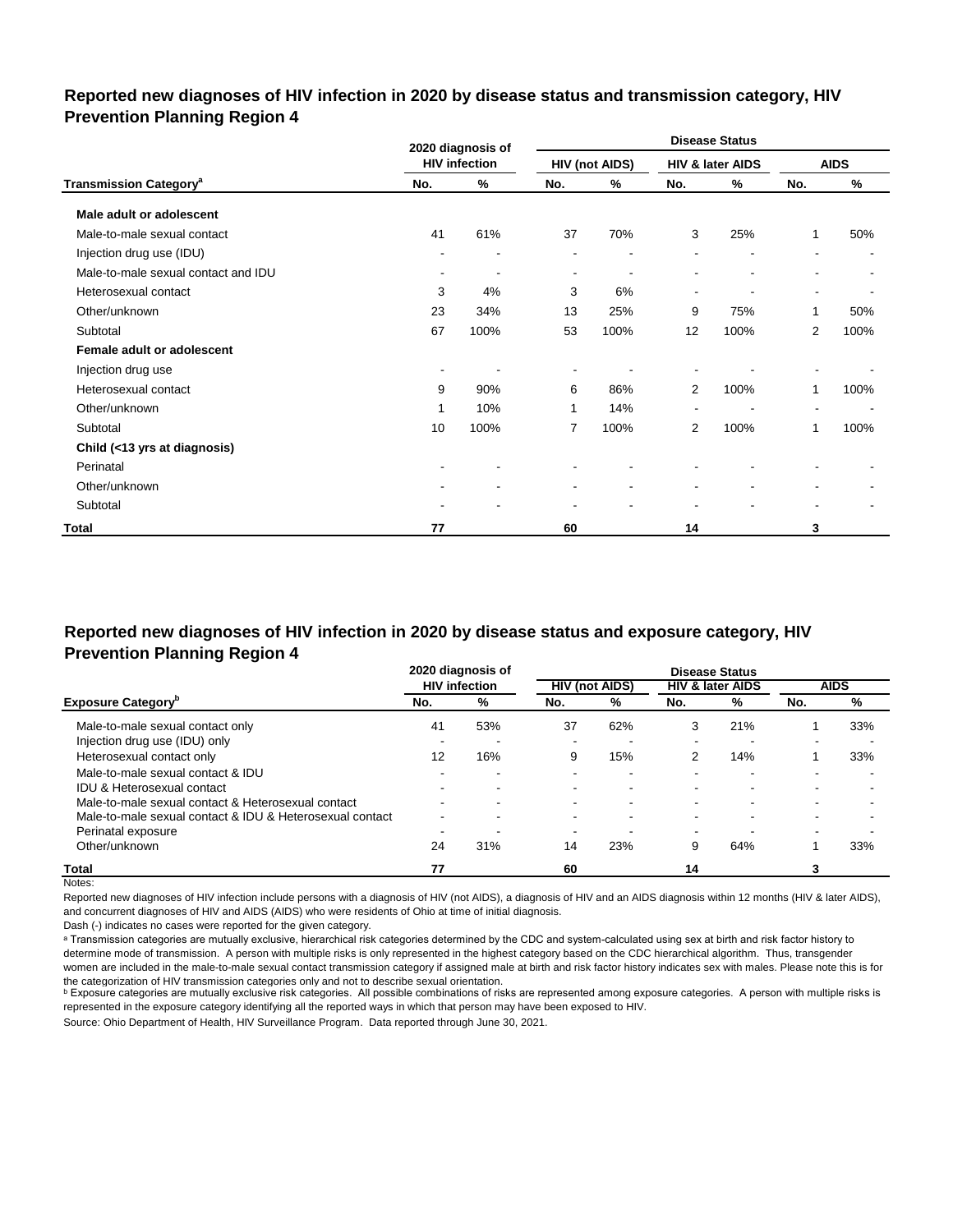|                       | American Indian/Alaska Native |                          |                          | <b>Asian/Pacific Islander</b> |                          |        | <b>Black/African-American</b> |             |                          |                   | <b>Hispanic/Latinx<sup>ª</sup></b> |                          |                   | White |     |                   | <b>Multi-Race</b> |     |
|-----------------------|-------------------------------|--------------------------|--------------------------|-------------------------------|--------------------------|--------|-------------------------------|-------------|--------------------------|-------------------|------------------------------------|--------------------------|-------------------|-------|-----|-------------------|-------------------|-----|
| Age at diagnosis (yr) | Rate <sup>b</sup>             | No.                      | %                        | Rate <sup>b</sup>             | No.                      | %      | Rate <sup>r</sup>             | No.         | %                        | Rate <sup>b</sup> | No.                                | %                        | Rate <sup>b</sup> | No.   | ℅   | Rate <sup>b</sup> | No.               | %   |
| < 13                  | $\star$                       | $\overline{\phantom{0}}$ | $\overline{\phantom{a}}$ |                               |                          |        |                               |             | $\overline{\phantom{a}}$ |                   | $\overline{\phantom{a}}$           |                          |                   |       |     |                   |                   |     |
| $13 - 14$             |                               |                          | $\sim$                   |                               |                          |        |                               |             | $\overline{\phantom{a}}$ |                   |                                    |                          |                   |       |     |                   |                   |     |
| $15 - 19$             |                               | $\overline{\phantom{0}}$ | $\sim$                   |                               | $\,$ $\,$                | $\sim$ |                               |             | 10%                      |                   |                                    | $\overline{\phantom{0}}$ |                   | 3     | 10% |                   |                   |     |
| $20 - 24$             |                               |                          | $\sim$                   |                               |                          | $\sim$ | 90.8                          | 10          | 24%                      |                   |                                    | $\overline{a}$           | $\star$           | 3     | 10% | $\star$           |                   |     |
| 25-29                 |                               |                          |                          |                               |                          |        | 58.6                          |             | 17%                      |                   |                                    | $\blacksquare$           | 13.2              | 8     | 27% | $\star$           | 3                 | 75% |
| 30-34                 |                               | $\overline{\phantom{0}}$ | $\,$ $\,$                |                               |                          | 100%   | 51.4                          | $\mathbf b$ | 12%                      |                   |                                    |                          |                   |       |     |                   |                   | 25% |
| 35-39                 |                               |                          | $\overline{\phantom{a}}$ |                               | $\blacksquare$           |        |                               |             | 10%                      | *                 |                                    | 100%                     | $\star$           | ົ     | 7%  |                   |                   |     |
| 40-44                 |                               |                          | $\sim$                   |                               | $\overline{\phantom{0}}$ |        | $\star$                       |             | 7%                       | $\star$           |                                    |                          | $\star$           | 3     | 10% | $\star$           |                   |     |
| 45-49                 |                               |                          |                          |                               |                          |        |                               |             | 7%                       |                   |                                    |                          |                   |       | 3%  |                   |                   |     |
| 50-54                 |                               |                          |                          |                               |                          |        |                               |             | 5%                       |                   |                                    | $\overline{\phantom{0}}$ | 7.5               | 5     | 17% |                   |                   |     |
| 55-64                 |                               |                          | $\overline{\phantom{a}}$ |                               |                          |        |                               | $\sim$      | 5%                       |                   |                                    | $\overline{a}$           | 3.3               | 5     | 17% |                   |                   |     |
| $65+$                 |                               |                          | $\sim$                   |                               | $\overline{\phantom{a}}$ |        | $\ast$                        |             | 2%                       | *                 |                                    | $\overline{\phantom{0}}$ | $\star$           |       |     |                   |                   |     |
| Total                 |                               |                          |                          |                               |                          |        | 29.1                          | 41          |                          |                   |                                    |                          | 3.0               | 30    |     |                   |                   |     |

Reported new diagnoses of HIV infection include persons with a diagnosis of HIV (not AIDS), a diagnosis of HIV and an AIDS diagnosis within 12 months (HIV & later AIDS), and concurrent diagnoses of HIV and AIDS (AIDS) who of initial diagnosis.

|                                           |                                            |   |                           |                          |                                   | 2020 diagnosis of HIV infection |                                  |                          |                          |                          |                   |                          |
|-------------------------------------------|--------------------------------------------|---|---------------------------|--------------------------|-----------------------------------|---------------------------------|----------------------------------|--------------------------|--------------------------|--------------------------|-------------------|--------------------------|
|                                           | American<br>Indian/Alaska<br><b>Native</b> |   | Asian/Pacific<br>Islander |                          | <b>Black/African-</b><br>American |                                 | Hispanic/<br>Latinx <sup>a</sup> |                          | White                    |                          | <b>Multi-Race</b> |                          |
| <b>Transmission Category</b> <sup>c</sup> | No.                                        | % | No.                       | %                        | No.                               | %                               | No.                              | %                        | No.                      | %                        | No.               | $\%$                     |
| Male adult or adolescent                  |                                            |   |                           |                          |                                   |                                 |                                  |                          |                          |                          |                   |                          |
| Male-to-male sexual contact               | $\,$ $\,$                                  |   | $\overline{\phantom{a}}$  | $\overline{\phantom{a}}$ | 23                                | 68%                             |                                  |                          | 15                       | 56%                      | 3                 | 75%                      |
| Injection drug use (IDU)                  |                                            |   | $\sim$                    | $\overline{\phantom{a}}$ |                                   |                                 |                                  |                          |                          |                          |                   | $\,$ $\,$                |
| Male-to-male sexual contact and IDU       | $\blacksquare$                             |   | $\sim$                    | $\overline{\phantom{a}}$ | $\sim$                            | - -                             | $\overline{\phantom{a}}$         |                          | $\overline{\phantom{0}}$ |                          | $\blacksquare$    | $\overline{\phantom{a}}$ |
| Heterosexual contact                      | $\blacksquare$                             |   | $\sim$                    | $\overline{\phantom{a}}$ | 2                                 | 6%                              |                                  |                          |                          | 4%                       |                   | $\,$ $\,$                |
| Other/unknown                             |                                            |   |                           | 100%                     | 9                                 | 26%                             |                                  | 100%                     | 11                       | 41%                      |                   | 25%                      |
| Subtotal                                  |                                            |   |                           | 100%                     | 34                                | 100%                            |                                  | 100%                     | 27                       | 100%                     | 4                 | 100%                     |
| Female adult or adolescent                |                                            |   |                           |                          |                                   |                                 |                                  |                          |                          |                          |                   |                          |
| Injection drug use                        | $\sim$                                     |   | $\sim$                    | $\overline{\phantom{a}}$ | $\sim$                            | . .                             | $\overline{\phantom{a}}$         | $\overline{\phantom{a}}$ |                          |                          | $\,$ $\,$         | $\sim$                   |
| Heterosexual contact                      | $\,$                                       |   | $\sim$                    | $\overline{\phantom{a}}$ | 6                                 | 86%                             |                                  |                          | 3                        | 100%                     |                   |                          |
| Other/unknown                             |                                            |   | $\sim$                    | $\overline{\phantom{a}}$ |                                   | 14%                             |                                  |                          |                          |                          |                   | $\,$ $\,$                |
| Subtotal                                  | $\,$ $\,$                                  |   | $\sim$                    | $\overline{\phantom{a}}$ |                                   | 100%                            |                                  |                          | 3                        | 100%                     | ۰                 |                          |
| Child (<13 yrs at diagnosis)              |                                            |   |                           |                          |                                   |                                 |                                  |                          |                          |                          |                   |                          |
| Perinatal                                 | $\sim$                                     |   | $\sim$                    |                          |                                   | $\overline{\phantom{a}}$        | $\overline{\phantom{a}}$         |                          |                          |                          |                   |                          |
| Other/unknown                             | $\blacksquare$                             |   | $\sim$                    | $\overline{\phantom{a}}$ | $\sim$                            | $\overline{\phantom{a}}$        | $\overline{\phantom{a}}$         | $\overline{\phantom{a}}$ | $\sim$                   | $\overline{\phantom{a}}$ | $\blacksquare$    | $\sim$                   |
| Subtotal                                  |                                            |   |                           |                          | $\sim$                            |                                 | $\overline{\phantom{a}}$         | $\,$                     | $\overline{\phantom{a}}$ |                          |                   |                          |
| Total                                     |                                            |   |                           |                          | 41                                |                                 |                                  |                          | 30                       |                          |                   |                          |

© Transmission categories are mutually exclusive, hierarchical risk categories determined by the CDC and system-calculated using sex at birth and risk factor history to determine mode of transmission. A person with multip highest category based on the CDC hierarchical algorithm. Thus, transgender women are included in the male-to-male sexual contact transmission category if assigned male at birth and risk factor history indicates sex with m categorization of HIV transmission categories only and not to describe sexual orientation.

## **Reported new diagnoses of HIV infection in 2020 by race/ethnicity and age at diagnosis, HIV Prevention Planning Region 4**

d Exposure categories are mutually exclusive risk categories. All possible combinations of risks are represented among exposure categories. A person with multiple risks is represented in the exposure category identifying a person may have been exposed to HIV.

Source: Ohio Department of Health, HIV Surveillance Program. Data reported through June 30, 2021.

#### **2020 diagnosis of HIV infection**

## **Reported new diagnoses of HIV infection in 2020 by race/ethnicity and transmission category, HIV Prevention Planning Region 4**

|                                                          |                                            |        |                                  |                          |                                   |     | 2020 diagnosis of HIV infection  |      |       |                          |                   |        |
|----------------------------------------------------------|--------------------------------------------|--------|----------------------------------|--------------------------|-----------------------------------|-----|----------------------------------|------|-------|--------------------------|-------------------|--------|
|                                                          | American<br>Indian/Alaska<br><b>Native</b> |        | <b>Asian/Pacific</b><br>Islander |                          | <b>Black/African-</b><br>American |     | Hispanic/<br>Latinx <sup>a</sup> |      | White |                          | <b>Multi-Race</b> |        |
| <b>Exposure Category<sup>d</sup></b>                     | No.                                        | %      | No.                              | %                        | No.                               | %   | No.                              | ℅    | No.   |                          | No.               | %      |
| Male-to-male sexual contact only                         |                                            |        | $\sim$                           |                          | 23                                | 56% | $\sim$                           |      | 15    | 50%                      | 3                 | 75%    |
| Injection drug use (IDU) only                            | $\overline{\phantom{a}}$                   | . .    | $\sim$                           | -                        |                                   |     | $\overline{\phantom{0}}$         | . .  |       |                          |                   |        |
| Heterosexual contact only                                | $\blacksquare$                             | $\sim$ | $\overline{\phantom{a}}$         | $\overline{\phantom{a}}$ | 8                                 | 20% | $\overline{\phantom{0}}$         |      | 4     | 13%                      |                   |        |
| Male-to-male sexual contact & IDU                        | $\sim$                                     | $\sim$ | $\sim$                           | . .                      |                                   |     | $\overline{\phantom{0}}$         |      |       | . .                      |                   | $\sim$ |
| <b>IDU &amp; Heterosexual contact</b>                    | $\sim$                                     |        | $\sim$                           | . .                      |                                   |     | $\blacksquare$                   |      |       |                          | $\overline{a}$    | $\sim$ |
| Male-to-male sexual contact & Heterosexual contact       |                                            |        | $\sim$                           |                          |                                   |     | $\blacksquare$                   |      |       |                          |                   | $\sim$ |
| Male-to-male sexual contact & IDU & Heterosexual contact | $\overline{\phantom{a}}$                   | $\sim$ | $\sim$                           | $\overline{\phantom{a}}$ |                                   |     | $\overline{\phantom{0}}$         |      |       | $\overline{\phantom{0}}$ |                   |        |
| Perinatal exposure                                       | $\sim$                                     | $\sim$ | $\sim$                           | <b>.</b>                 |                                   |     | $\overline{\phantom{0}}$         |      |       |                          |                   | $\sim$ |
| Other/unknown                                            | $\sim$                                     |        |                                  | 100%                     | 10                                | 24% |                                  | 100% | 11    | 37%                      |                   | 25%    |
| Total                                                    |                                            |        |                                  |                          | 41                                |     |                                  |      | 30    |                          |                   |        |
| Notes:                                                   |                                            |        |                                  |                          |                                   |     |                                  |      |       |                          |                   |        |

## **Reported new diagnoses of HIV infection in 2020 by race/ethnicity and exposure category, HIV Prevention Planning Region 4**

Asterisk (\*) indicates rate not calculated because census data unavailable or for case count <5 due to unstable rates. Dash (-) indicates no cases were reported for the given category.

a Hispanics/Latinx may be of any race. Persons with a race of American Indian/Alaska Native, Asian/Pacific Islander, Black/African-American, White, or Multi-race are not-Hispanic. Asian/Pacific Islander includes Native Haw

ᵇ The rate is the number of persons with a reported diagnosis of HIV infection per 100,000 population calculated using 2020 U.S. Census estimates.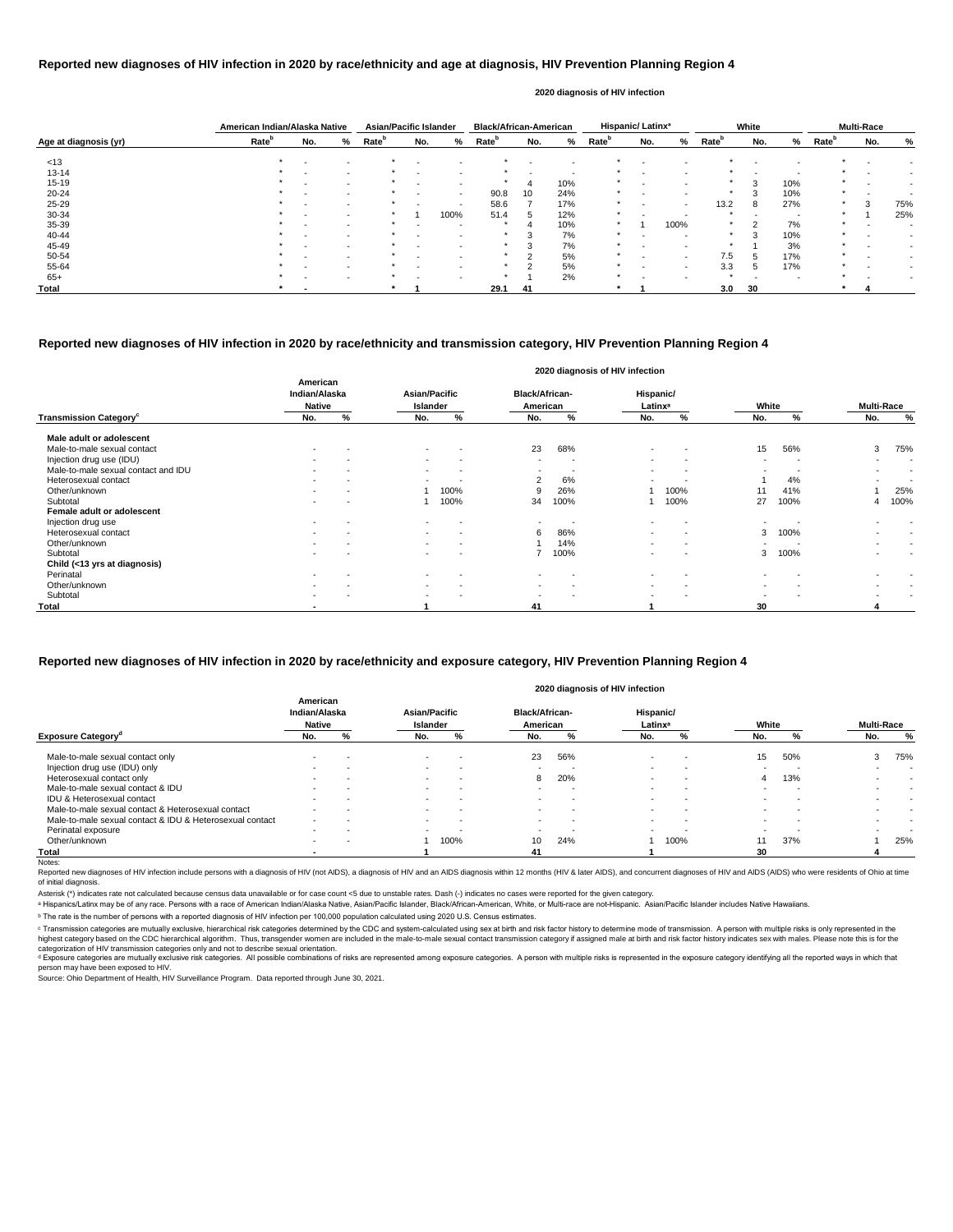# **Trends in reported new diagnoses of HIV infection by year of diagnosis (2016-2020) and cumulative diagnoses by selected characteristics, HIV Prevention Planning Region 4**

|                                              |                   | 2016           |       |                   | 2017           |       |                   | 2018 |       |                   | 2019           |                          |                   | 2020 |        | <b>Cumulative</b><br><b>Diagnoses</b> |         |
|----------------------------------------------|-------------------|----------------|-------|-------------------|----------------|-------|-------------------|------|-------|-------------------|----------------|--------------------------|-------------------|------|--------|---------------------------------------|---------|
| Characteristic                               | Rate <sup>a</sup> | No.            | $\%$  | Rate <sup>a</sup> | No.            | %     | Rate <sup>a</sup> | No.  | $\%$  | Rate <sup>a</sup> | No.            | %                        | Rate <sup>a</sup> | No.  | %      | No.                                   | %       |
| Sex at birth                                 |                   |                |       |                   |                |       |                   |      |       |                   |                |                          |                   |      |        |                                       |         |
| Males                                        | 13.6              | 82             | 85%   | 10.9              | 66             | 86%   | 12.6              | 76   | 89%   | 9.8               | 59             | 82%                      | 11.2              | 67   | 87%    | 2,392                                 | 80%     |
| Females                                      | 2.2               | 14             | 15%   | 1.7               | 11             | 14%   | 1.4               | 9    | 11%   | 2.1               | 13             | 18%                      | 1.6               | 10   | 13%    | 581                                   | 20%     |
| Age at diagnosis (yr)                        |                   |                |       |                   |                |       |                   |      |       |                   |                |                          |                   |      |        |                                       |         |
| <13                                          |                   |                |       |                   |                |       |                   |      |       |                   |                |                          |                   |      |        | 27                                    | 1%      |
| $13 - 14$                                    |                   |                |       |                   |                |       |                   |      |       |                   |                |                          |                   |      |        | 3                                     | $< 1\%$ |
| 15-19                                        |                   | 4              | 4%    | 7.6               | 6              | 8%    |                   | 2    | 2%    |                   | 2              | 3%                       | 9.5               | 7    | 9%     | 119                                   | 4%      |
| 20-24                                        | 28.3              | 24             | 25%   | 13.2              | 11             | 14%   | 25.4              | 21   | 25%   | 19.6              | 16             | 22%                      | 16.3              | 13   | 17%    | 388                                   | 13%     |
| 25-29                                        | 22.8              | 18             | 19%   | 18.6              | 15             | 19%   | 24.5              | 20   | 24%   | 16.0              | 13             | 18%                      | 22.4              | 18   | 23%    | 491                                   | 17%     |
| 30-34                                        | 18.4              | 13             | 14%   | 11.3              | 8              | 10%   | 12.6              | 9    | 11%   | 9.6               | 7              | 10%                      | 9.4               | 7    | 9%     | 492                                   | 17%     |
| 35-39                                        | 11.3              | 8              | 8%    | 8.4               | 6              | 8%    | 14.0              | 10   | 12%   |                   | 4              | 6%                       | 9.9               | 7    | 9%     | 458                                   | 15%     |
| 40-44                                        | 7.2               | 5              | 5%    | 7.3               | 5              | 6%    | $\ast$            | 3    | 4%    | 10.2              | 7              | 10%                      | 8.7               | 6    | 8%     | 356                                   | 12%     |
| 45-49                                        | 8.8               | 7              | 7%    | 12.7              | 10             | 13%   | 9.1               | 7    | 8%    | 9.4               | $\overline{7}$ | 10%                      | $\star$           | 4    | 5%     | 268                                   | 9%      |
| 50-54                                        | 5.7               | 5              | 5%    | 8.3               | 7              | 9%    | 6.1               | 5    | 6%    | 6.3               | 5              | 7%                       | 8.9               | 7    | 9%     | 175                                   | 6%      |
| 55-64                                        | 5.4               | 10             | 10%   | 4.4               | 8              | 10%   | 3.8               | 7    | 8%    | 5.5               | 10             | 14%                      | 3.9               | 7    | 9%     | 165                                   | 6%      |
| $65+$                                        |                   | $\overline{c}$ | 2%    | $\star$           |                | 1%    |                   | 1    | 1%    |                   | 1              | 1%                       |                   | 1    | 1%     | 31                                    | 1%      |
| Race/Ethnicity <sup>b</sup>                  |                   |                |       |                   |                |       |                   |      |       |                   |                |                          |                   |      |        |                                       |         |
| American Indian/Alaska Native                |                   |                |       |                   |                |       |                   |      |       |                   |                |                          |                   |      |        | -1                                    | $< 1\%$ |
| Asian/Pacific Islander                       |                   |                |       |                   |                |       |                   |      |       |                   |                |                          |                   |      | 1%     | 10                                    | $< 1\%$ |
| Black/African-American                       | 32.8              | 46             | 48%   | 21.4              | 30             | 39%   | 26.3              | 37   | 44%   | 26.9              | 38             | 53%                      | 29.1              | 41   | 53%    | 1,157                                 | 39%     |
| Hispanic/Latinx                              | 15.8              | 5              | 5%    | 18.1              | 6              | 8%    |                   | 3    | 4%    |                   | $\overline{2}$ | 3%                       | $\ast$            | -1   | 1%     | 130                                   | 4%      |
| White                                        | 3.8               | 39             | 41%   | 3.6               | 36             | 47%   | 4.4               | 44   | 52%   | 3.0               | 30             | 42%                      | 3.0               | 30   | 39%    | 1,563                                 | 53%     |
| Multi-Race                                   | 24.5              | 6              | 6%    | 19.8              | 5              | 6%    |                   | 1    | 1%    |                   | 2              | 3%                       |                   | 4    | 5%     | 94                                    | 3%      |
| Unknown                                      |                   |                |       |                   |                |       |                   |      |       |                   |                |                          |                   |      |        | 18                                    | 1%      |
| Race/Ethnicity <sup>b</sup> and Sex at birth |                   |                |       |                   |                |       |                   |      |       |                   |                |                          |                   |      |        |                                       |         |
| American Indian/Alaska Native Males          |                   |                |       |                   |                |       |                   |      |       |                   |                |                          |                   |      |        | 1                                     | $< 1\%$ |
| American Indian/Alaska Native Females        |                   |                |       |                   |                |       |                   |      |       |                   |                |                          |                   |      |        |                                       |         |
| Asian/Pacific Islander Males                 |                   |                |       |                   |                |       |                   |      |       |                   |                |                          |                   | 1    | 1%     | 7                                     | $< 1\%$ |
| Asian/Pacific Islander Females               |                   |                |       |                   |                |       |                   |      |       |                   |                |                          |                   |      |        | 3                                     | $< 1\%$ |
| Black/African-American Males                 | 58.3              | 39             | 41%   | 35.9              | 24             | 31%   | 51.0              | 34   | 40%   | 43.2              | 29             | 40%                      | 50.8              | 34   | 44%    | 857                                   | 29%     |
| Black/African-American Females               | 9.5               | 7              | 7%    | 8.1               | հ              | 8%    |                   | 3    | 4%    | 12.1              | 9              | 13%                      | 9.5               | 7    | 9%     | 300                                   | 10%     |
| Hispanic/Latino Males                        | 29.8              | 5              | $5\%$ | 34.2              | 6              | $8\%$ |                   | 3    | $4\%$ |                   |                | $\overline{\phantom{a}}$ |                   | 1    | 1%     | 95                                    | 3%      |
| Hispanic/Latina Females                      | $\star$           |                |       | $\star$           |                |       | $\star$           |      |       | $\star$           | 2              | $3%$                     | $\star$           |      | $\sim$ | 35                                    | 1%      |
| <b>White Males</b>                           | 6.9               | 34             | 35%   | $6.5\,$           | 32             | 42%   | 7.7               | 38   | 45%   | 5.7               | 28             | 39%                      | 5.6               | 27   | 35%    | 1,349                                 | 45%     |
| <b>White Females</b>                         | 1.0               | 5              | 5%    | $\star$           | $\overline{4}$ | $5\%$ | $1.2$             | 6    | 7%    |                   | 2              | $3%$                     |                   | 3    | 4%     | 214                                   | 7%      |
| Multi-Race Males                             |                   | 4              | 4%    | $\star$           | 4              | 5%    | $\star$           | 1    | 1%    |                   | 2              | 3%                       |                   | 4    | 5%     | 72                                    | 2%      |
| Multi-Race Females                           |                   | 2              | 2%    | $\star$           | -1             | 1%    | $\star$           |      | L,    |                   |                | $\blacksquare$           |                   |      | L.     | 22                                    | 1%      |
| Unknown                                      |                   |                |       |                   |                |       |                   |      |       |                   |                |                          |                   |      |        | 18                                    | 1%      |
| <b>Total</b>                                 | 7.8               | 96             |       | $6.2\,$           | 77             |       | 6.9               | 85   |       | 5.8               | 72             |                          | 6.3               | 77   |        | 2,973                                 |         |
| Notes:                                       |                   |                |       |                   |                |       |                   |      |       |                   |                |                          |                   |      |        |                                       |         |

**Diagnoses of HIV Infection by Year**

Reported new diagnoses of HIV infection include persons with a diagnosis of HIV (not AIDS), a diagnosis of HIV and an AIDS diagnosis within 12 months (HIV & later AIDS), and concurrent diagnoses of HIV and AIDS (AIDS) who were residents of Ohio at time of initial diagnosis. Diagnoses of HIV infection by year (2016-2020) represent all reported cases diagnosed in each year; cumulative diagnoses represent all reported HIV and/or AIDS cases diagnosed since the beginning of the epidemic through 2020.

Asterisk (\*) indicates rate not calculated for case count <5 due to unstable rates. Dash (-) indicates no cases were reported for the given category.

 $\,{}^{\rm a}$  The rate is the number of persons with a reported diagnosis of HIV infection per 100,000 population calculated using U.S. Census estimates for that year.

ᵇ Hispanics/Latinx may be of any race. Persons with a race of American Indian/Alaska Native, Asian/Pacific Islander, Black/African-American, White, or Multi-race are not-Hispanic. Asian/Pacific Islander includes Native Hawaiians.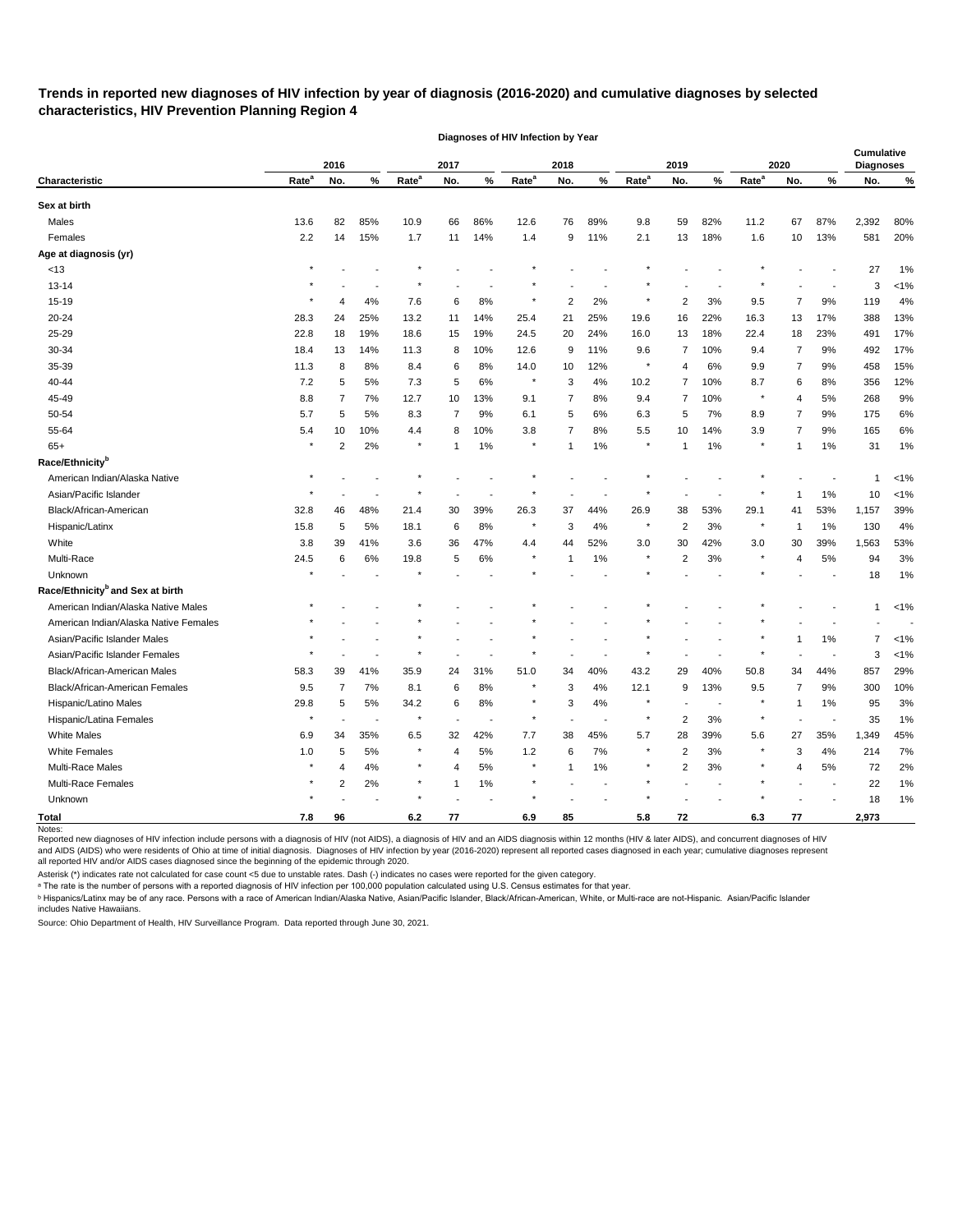**Trends in reported new diagnoses of HIV infection by year of diagnosis (2016-2020) and cumulative diagnoses by transmission category, HIV Prevention Planning Region 4**

**Diagnoses of HIV Infection by Year**

|                                          |                | 2016           | 2017                     |                          | 2018                     |      | 2019           |                          | 2020                     |                          | <b>Cumulative</b><br><b>Diagnoses</b> |      |
|------------------------------------------|----------------|----------------|--------------------------|--------------------------|--------------------------|------|----------------|--------------------------|--------------------------|--------------------------|---------------------------------------|------|
| <b>Transmission Category<sup>a</sup></b> | No.            | %              | No.                      | %                        | No.                      | %    | No.            | %                        | No.                      | %                        | No.                                   | %    |
| Male adult or adolescent                 |                |                |                          |                          |                          |      |                |                          |                          |                          |                                       |      |
| Male-to-male sexual contact              | 61             | 74%            | 45                       | 68%                      | 60                       | 79%  | 39             | 66%                      | 41                       | 61%                      | 1,561                                 | 66%  |
| Injection drug use (IDU)                 |                | 1%             | 5                        | 8%                       |                          | 1%   | 3              | 5%                       | $\,$                     |                          | 128                                   | 5%   |
| Male-to-male sexual contact and IDU      | 4              | 5%             | 2                        | 3%                       | 2                        | 3%   | 5              | 8%                       | $\blacksquare$           |                          | 124                                   | 5%   |
| Heterosexual contact                     | 6              | 7%             | 4                        | 6%                       |                          | 1%   | 2              | 3%                       | 3                        | 4%                       | 138                                   | 6%   |
| Other/unknown                            | 10             | 12%            | 10                       | 15%                      | 12                       | 16%  | 10             | 17%                      | 23                       | 34%                      | 424                                   | 18%  |
| Subtotal                                 | 82             | 100%           | 66                       | 100%                     | 76                       | 100% | 59             | 100%                     | 67                       | 100%                     | 2,375                                 | 100% |
| Female adult or adolescent               |                |                |                          |                          |                          |      |                |                          |                          |                          |                                       |      |
| Injection drug use                       | $\overline{2}$ | 14%            | $\sim$                   |                          | 3                        | 33%  |                | 8%                       | $\blacksquare$           |                          | 87                                    | 15%  |
| Heterosexual contact                     | 12             | 86%            | 10                       | 91%                      | 5                        | 56%  | 12             | 92%                      | 9                        | 90%                      | 406                                   | 71%  |
| Other/unknown                            |                | $\blacksquare$ |                          | 9%                       |                          | 11%  | $\blacksquare$ | $\overline{\phantom{a}}$ | 1                        | 10%                      | 79                                    | 14%  |
| Subtotal                                 | 14             | 100%           | 11                       | 100%                     | 9                        | 100% | 13             | 100%                     | 10                       | 100%                     | 572                                   | 100% |
| Child (<13 yrs at diagnosis)             |                |                |                          |                          |                          |      |                |                          |                          |                          |                                       |      |
| Perinatal                                |                |                |                          |                          |                          |      |                |                          |                          |                          | 21                                    | 81%  |
| Other/unknown                            |                |                | $\,$ $\,$                | $\overline{\phantom{a}}$ | $\blacksquare$           |      | $\,$           |                          | $\overline{\phantom{a}}$ | $\blacksquare$           | 5                                     | 19%  |
| Subtotal                                 |                |                | $\overline{\phantom{a}}$ |                          | $\overline{\phantom{a}}$ |      | $\blacksquare$ |                          | $\blacksquare$           | $\overline{\phantom{a}}$ | 26                                    | 100% |
| Total                                    | 96             |                | 77                       |                          | 85                       |      | 72             |                          | 77                       |                          | 2,973                                 |      |

**Trends in reported diagnoses of HIV infection by year of diagnosis (2016-2020) and cumulative diagnoses by exposure category, HIV Prevention Planning Region 4**

#### **Diagnoses of HIV Infection by Year**

|                                                          | 2016 |     | 2017 |                          | 2018                     |     | 2019 |     | 2020              |                          | <b>Cumulative</b><br><b>Diagnoses</b> |       |
|----------------------------------------------------------|------|-----|------|--------------------------|--------------------------|-----|------|-----|-------------------|--------------------------|---------------------------------------|-------|
| <b>Exposure Category</b> <sup>p</sup>                    | No.  | %   | No.  | %                        | No.                      | %   | No.  | %   | No.               | %                        | No.                                   | %     |
| Male-to-male sexual contact only                         | 60   | 63% | 45   | 58%                      | 60                       | 71% | 39   | 54% | 41                | 53%                      | .496                                  | 50%   |
| Injection drug use (IDU) only                            |      | 1%  | 4    | 5%                       | ◠                        | 2%  | ົ    | 3%  |                   | . .                      | 124                                   | 4%    |
| Heterosexual contact only                                | 18   | 19% | 14   | 18%                      | 6                        | 7%  | 14   | 19% | $12 \overline{ }$ | 16%                      | 545                                   | 18%   |
| Male-to-male sexual contact & IDU                        |      | 4%  |      | 1%                       | $\overline{\phantom{a}}$ | -   | 4    | 6%  |                   | $\overline{\phantom{0}}$ | 104                                   | 3%    |
| IDU & Heterosexual contact                               |      | 2%  |      | $1\%$                    | 2                        | 2%  | ົ    | 3%  |                   | $\overline{\phantom{0}}$ | 91                                    | 3%    |
| Male-to-male sexual contact & Heterosexual contact       |      | 1%  |      | . .                      |                          |     |      |     |                   |                          | 65                                    | 2%    |
| Male-to-male sexual contact & IDU & Heterosexual contact |      |     |      | $1\%$                    | 2                        | 2%  |      | 1%  |                   | $\overline{\phantom{0}}$ | 20                                    | $1\%$ |
| Perinatal exposure                                       |      |     | -    | $\overline{\phantom{a}}$ | $\blacksquare$           | -   |      |     |                   |                          | 23                                    | 1%    |
| Other/unknown                                            | 10   | 10% |      | 14%                      | 13                       | 15% | 10   | 14% | 24                | 31%                      | 505                                   | 17%   |
| <b>Total</b>                                             | 96   |     | 77   |                          | 85                       |     | 72   |     | 77                |                          | 2,973                                 |       |

Notes:<br>Reported new diagnoses of HIV infection include persons with a diagnosis of HIV (not AIDS), a diagnosis of HIV and an AIDS diagnosis within 12 months (HIV & later AIDS), and concurrent diagnoses of HIV and AIDS (AIDS) who were residents of Ohio at time of initial diagnosis. Diagnoses of HIV infection by year (2016-2020) represent all reported cases diagnosed in each year; cumulative diagnoses represent

all reported HIV and/or AIDS cases diagnosed since the beginning of the epidemic through 2020.<br>Dash (-) indicates no cases were reported for the given category.

a Transmission categories are mutually exclusive, hierarchical risk categories determined by the CDC and system-calculated using sex at birth and risk factor history to determine mode of transmission. A person with multipl is only represented in the highest category based on the CDC hierarchical algorithm. Thus, transgender women are included in the male-to-male sexual contact transmission category if assigned male at birth and risk factor history indicates sex with males. Please note this is for the categorization of HIV transmission categories only and not to describe sexual orientation.

 $^{\rm b}$  Exposure categories are mutually exclusive risk categories. All possible combinations of risks are represented among exposure categories. A person with multiple risks is represented in the exposure

category identifying all the reported ways in which that person may have been exposed to HIV.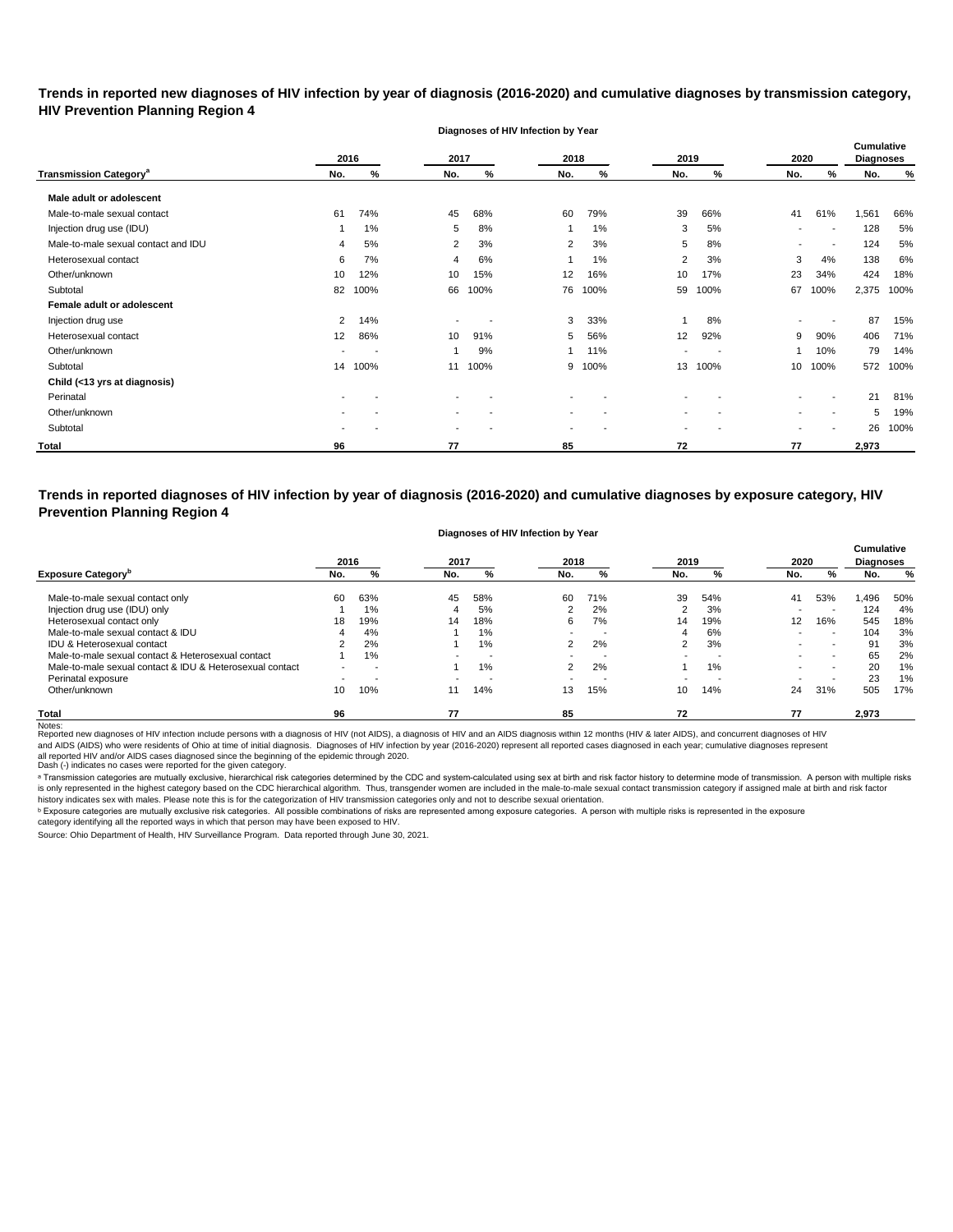# **Reported diagnoses of AIDS in 2020 by time to AIDS diagnosis and selected characteristics, HIV Prevention Planning Region 4**

|                                              | <b>AIDS Diagnoses</b>    |      |                          |                |                                  |     |  |  |  |  |
|----------------------------------------------|--------------------------|------|--------------------------|----------------|----------------------------------|-----|--|--|--|--|
|                                              |                          |      | ≥12 Months after HIV     |                | <12 Months after                 |     |  |  |  |  |
|                                              | 2020 AIDS diagnosis      |      | <b>Diagnosis</b>         |                | <b>HIV Diagnosis<sup>a</sup></b> |     |  |  |  |  |
| Characteristic                               | No.                      | $\%$ | No.                      | $\%$           | No.                              | %   |  |  |  |  |
| Sex at birth                                 |                          |      |                          |                |                                  |     |  |  |  |  |
| Males                                        | 28                       | 88%  | 13                       | 93%            | 15                               | 83% |  |  |  |  |
| Females                                      | 4                        | 13%  | 1                        | 7%             | 3                                | 17% |  |  |  |  |
| Age at AIDS diagnosis (yr)                   |                          |      |                          |                |                                  |     |  |  |  |  |
| < 13                                         |                          |      |                          |                |                                  |     |  |  |  |  |
| $13 - 14$                                    |                          |      |                          |                |                                  |     |  |  |  |  |
| 15-19                                        | 1                        | 3%   |                          |                | 1                                | 6%  |  |  |  |  |
| 20-24                                        | $\overline{c}$           | 6%   |                          |                | 2                                | 11% |  |  |  |  |
| 25-29                                        | 7                        | 22%  | 4                        | 29%            | 3                                | 17% |  |  |  |  |
| 30-34                                        | 3                        | 9%   | $\mathbf{1}$             | 7%             | 2                                | 11% |  |  |  |  |
| 35-39                                        | 9                        | 28%  | 6                        | 43%            | 3                                | 17% |  |  |  |  |
| 40-44                                        | 3                        | 9%   | 2                        | 14%            | 1                                | 6%  |  |  |  |  |
| 45-49                                        | $\overline{c}$           | 6%   | ä,                       | $\blacksquare$ | 2                                | 11% |  |  |  |  |
| 50-54                                        | $\overline{c}$           | 6%   | $\mathbf{1}$             | 7%             | 1                                | 6%  |  |  |  |  |
| 55-64                                        | $\overline{c}$           | 6%   |                          |                | 2                                | 11% |  |  |  |  |
| $65+$                                        | 1                        | 3%   |                          |                | 1                                | 6%  |  |  |  |  |
| Race/Ethnicity <sup>b</sup>                  |                          |      |                          |                |                                  |     |  |  |  |  |
| American Indian/Alaska Native                | $\overline{\phantom{a}}$ |      | $\overline{\phantom{a}}$ |                | $\overline{\phantom{a}}$         |     |  |  |  |  |
| Asian/Pacific Islander                       | 2                        | 6%   | 1                        | 7%             | 1                                | 6%  |  |  |  |  |
| Black/African-American                       | 12                       | 38%  | 6                        | 43%            | 6                                | 33% |  |  |  |  |
| Hispanic/Latinx                              | $\mathbf{1}$             | 3%   | $\blacksquare$           |                | 1                                | 6%  |  |  |  |  |
| White                                        | 14                       | 44%  | 6                        | 43%            | 8                                | 44% |  |  |  |  |
| Multi-Race                                   | 3                        | 9%   | $\mathbf{1}$             | 7%             | 2                                | 11% |  |  |  |  |
| Race/Ethnicity <sup>b</sup> and Sex at birth |                          |      |                          |                |                                  |     |  |  |  |  |
| American Indian/Alaska Native Males          |                          |      |                          |                |                                  |     |  |  |  |  |
| American Indian/Alaska Native Females        |                          |      |                          |                |                                  |     |  |  |  |  |
| Asian/Pacific Islander Males                 | 2                        | 6%   | $\mathbf{1}$             | 7%             | 1                                | 6%  |  |  |  |  |
| Asian/Pacific Islander Females               |                          |      |                          |                |                                  |     |  |  |  |  |
| Black/African-American Males                 | 9                        | 28%  | 6                        | 43%            | 3                                | 17% |  |  |  |  |
| <b>Black/African-American Females</b>        | 3                        | 9%   | $\blacksquare$           |                | 3                                | 17% |  |  |  |  |
| Hispanic/Latino Males                        | 1                        | $3%$ |                          |                | 1                                | 6%  |  |  |  |  |
| Hispanic/Latina Females                      | $\overline{\phantom{a}}$ |      |                          |                |                                  |     |  |  |  |  |
| <b>White Males</b>                           | 13                       | 41%  | 5                        | 36%            | 8                                | 44% |  |  |  |  |
| <b>White Females</b>                         | 1                        | $3%$ | 1                        | 7%             |                                  |     |  |  |  |  |
| Multi-Race Males                             | 3                        | $9%$ | 1                        | $7\%$          | 2                                | 11% |  |  |  |  |
| Multi-Race Females                           |                          |      |                          |                |                                  |     |  |  |  |  |
| <b>Total</b>                                 | 32                       |      | 14                       |                | 18                               |     |  |  |  |  |

Notes:

Data reflects all persons with an AIDS diagnosis in 2020 regardless of year of HIV infection diagnosis, and who were living in Ohio at the time of initial diagnosis.

ᵃ Includes persons whose diagnoses of HIV infection and AIDS were made at the same time.

<u>b Hispanics/Latinx may be of any race. Persons with a race of American Indian/Alaska Native, Asian/Pacific Islander, Black/African-American, White, or Multi-race are not-</u> Hispanic. Asian/Pacific Islander includes Native Hawaiians.

Dash (-) indicates no cases were reported for the given category.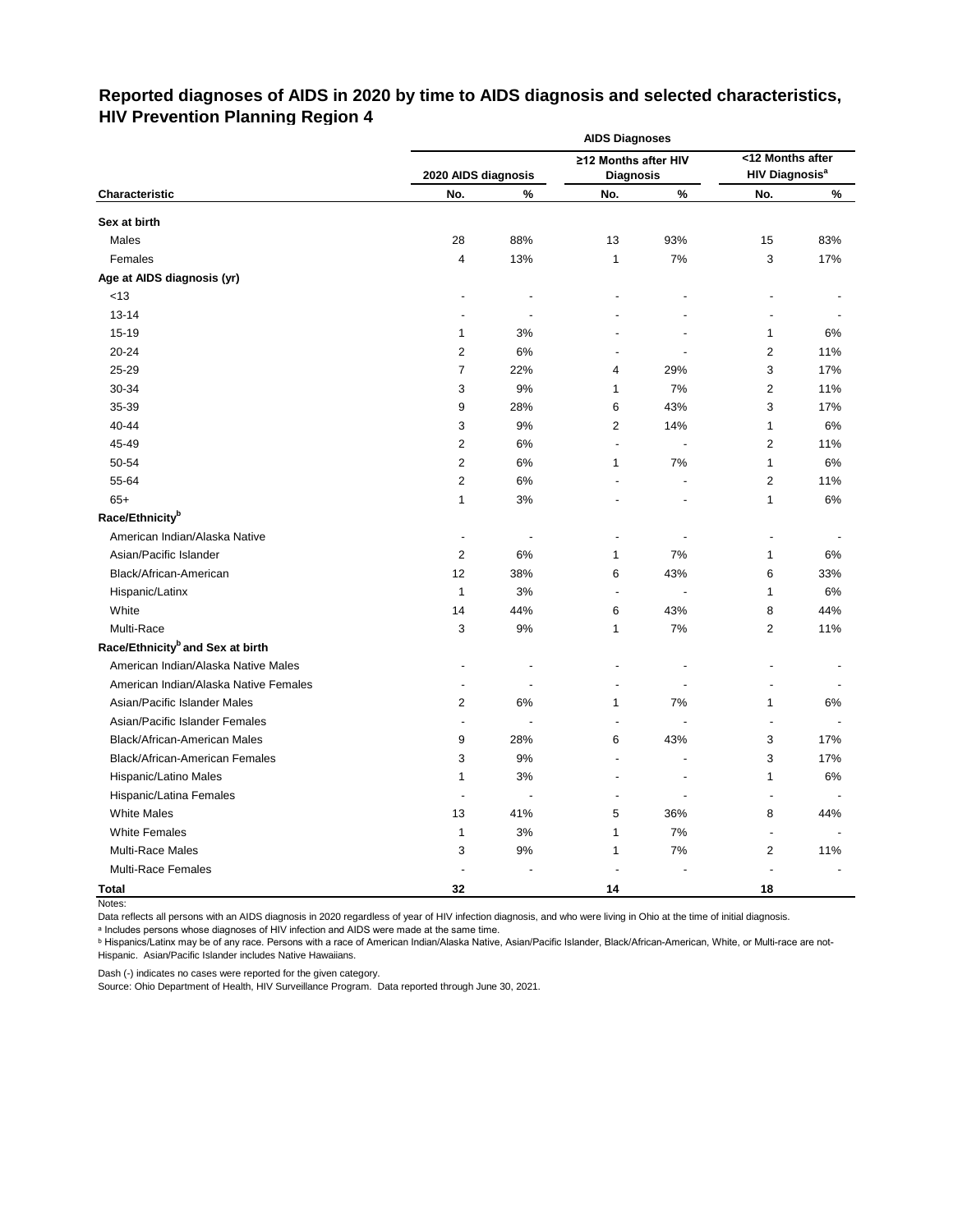# **Reported diagnoses of AIDS in 2020 by time to AIDS diagnosis and transmission category, HIV Prevention Planning Region 4**

|                                           |                     |                          | <b>AIDS Diagnoses</b>                    |      |                                                      |      |
|-------------------------------------------|---------------------|--------------------------|------------------------------------------|------|------------------------------------------------------|------|
|                                           | 2020 AIDS diagnosis |                          | ≥12 Months after HIV<br><b>Diagnosis</b> |      | <12 Months after<br><b>HIV Diagnosis<sup>a</sup></b> |      |
| <b>Transmission Category</b> <sup>b</sup> | No.                 | %                        | No.                                      | $\%$ | No.                                                  | $\%$ |
| Male adult or adolescent                  |                     |                          |                                          |      |                                                      |      |
| Male-to-male sexual contact               | 14                  | 50%                      | 10                                       | 77%  | 4                                                    | 27%  |
| Injection drug use (IDU)                  |                     | 4%                       | 1                                        | 8%   |                                                      |      |
| Male-to-male sexual contact and IDU       |                     | $\overline{\phantom{a}}$ | $\blacksquare$                           |      |                                                      |      |
| Heterosexual contact                      | 2                   | 7%                       | 2                                        | 15%  |                                                      |      |
| Other/unknown                             | 11                  | 39%                      | $\blacksquare$                           |      | 11                                                   | 73%  |
| Subtotal                                  | 28                  | 100%                     | 13                                       | 100% | 15                                                   | 100% |
| Female adult or adolescent                |                     |                          |                                          |      |                                                      |      |
| Injection drug use                        |                     |                          |                                          |      |                                                      |      |
| Heterosexual contact                      | 4                   | 100%                     | 1                                        | 100% | 3                                                    | 100% |
| Other/unknown                             |                     |                          | $\blacksquare$                           |      | $\overline{\phantom{a}}$                             |      |
| Subtotal                                  | 4                   | 100%                     | 1                                        | 100% | 3                                                    | 100% |
| Child (<13 yrs at diagnosis)              |                     |                          |                                          |      |                                                      |      |
| Perinatal                                 |                     |                          |                                          |      |                                                      |      |
| Other/unknown                             |                     |                          |                                          |      |                                                      |      |
| Subtotal                                  |                     |                          |                                          |      |                                                      |      |
| <b>Total</b>                              | 32                  |                          | 14                                       |      | 18                                                   |      |

# **Reported diagnoses of AIDS in 2020 by time to AIDS diagnosis and exposure category, HIV Prevention Planning Region 4**

|                                                          |                     |     | <b>AIDS Diagnoses</b> |     |                                  |     |
|----------------------------------------------------------|---------------------|-----|-----------------------|-----|----------------------------------|-----|
|                                                          |                     |     | ≥12Months after HIV   |     | <12 Months after                 |     |
|                                                          | 2020 AIDS diagnosis |     | <b>Diagnosis</b>      |     | <b>HIV Diagnosis<sup>a</sup></b> |     |
| <b>Exposure Category</b>                                 | No.                 | %   | No.                   | %   | No.                              | %   |
| Male-to-male sexual contact only                         | 14                  | 44% | 10                    | 71% | 4                                | 22% |
| Injection drug use (IDU) only                            |                     | 3%  |                       | 7%  |                                  |     |
| Heterosexual contact only                                | 6                   | 19% |                       | 21% | 3                                | 17% |
| Male-to-male sexual contact & IDU                        |                     |     |                       |     |                                  |     |
| <b>IDU &amp; Heterosexual contact</b>                    |                     |     |                       |     |                                  |     |
| Male-to-male sexual contact & Heterosexual contact       |                     |     |                       |     |                                  |     |
| Male-to-male sexual contact & IDU & Heterosexual contact |                     |     |                       |     |                                  |     |
| Perinatal exposure                                       |                     |     |                       |     |                                  |     |
| Other/unknown                                            | 11                  | 34% |                       |     | 11                               | 61% |
| <b>Total</b>                                             | 32                  |     | 14                    |     | 18                               |     |

Notes:

Data reflects all persons with an AIDS diagnosis in 2020 regardless of year of HIV infection diagnosis, and who were living in Ohio at the time of initial diagnosis.

Dash (-) indicates no cases were reported for the given category.

a Includes persons whose diagnoses of HIV infection and AIDS were made at the same time.

**b** Transmission categories are mutually exclusive, hierarchical risk categories determined by the CDC and system-calculated using sex at birth and risk factor history to determine mode of transmission. A person with multiple risks is only represented in the highest category based on the CDC hierarchical algorithm. Thus, transgender women are included in the male-to-male sexual contact transmission category if assigned male at birth and risk factor history indicates sex with males. Please note this is for the categorization of HIV transmission categories only and not to describe sexual orientation.

ᶜ Exposure categories are mutually exclusive risk categories. All possible combinations of risks are represented among exposure categories. A person with multiple risks is represented in the exposure category identifying all the reported ways in which that person may have been exposed to HIV.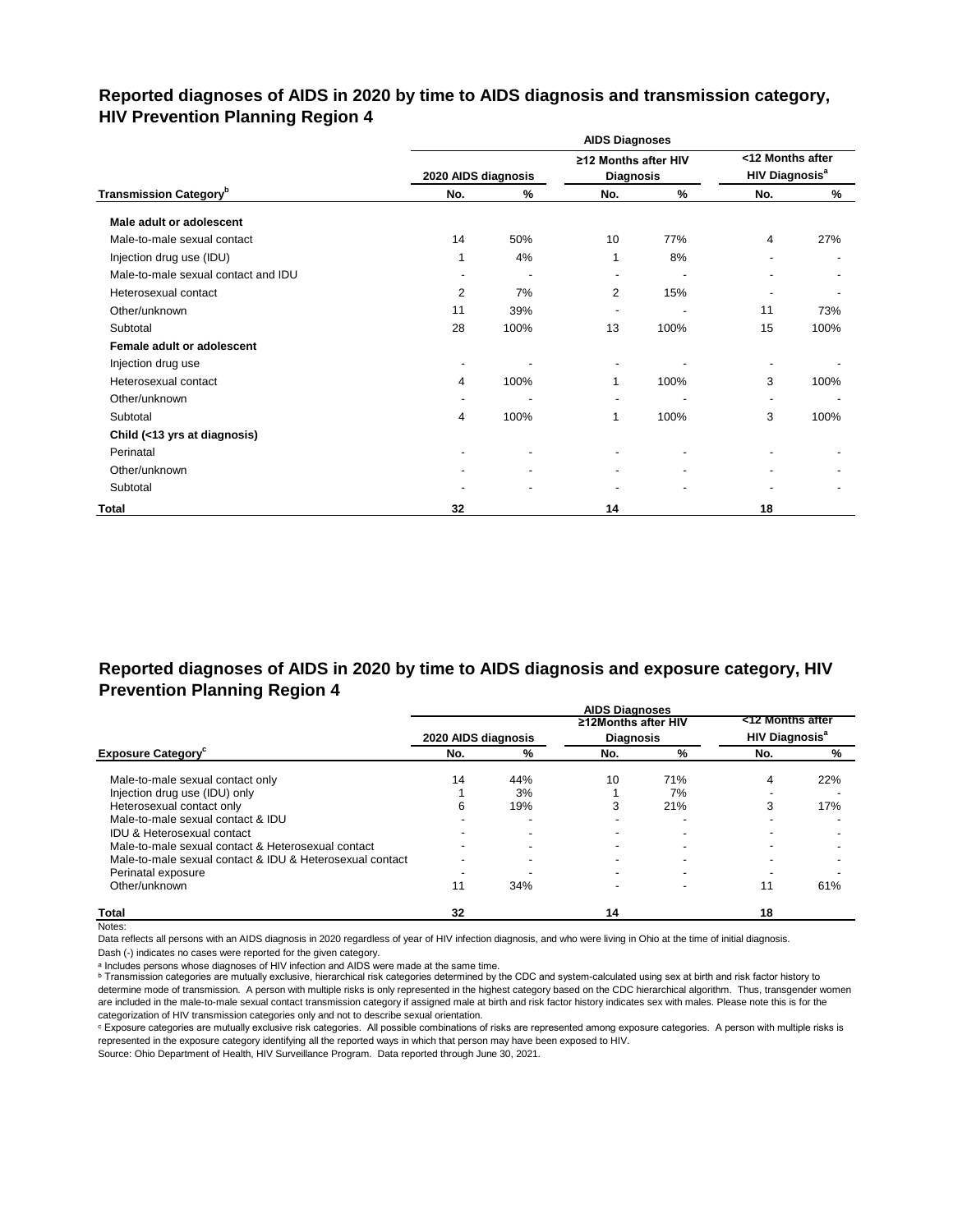# **Trends in reported diagnoses of AIDS by year of diagnosis (2016-2020) and cumulative AIDS diagnoses by selected characteristics, HIV Prevention Planning Region 4**

|                                              |                |      |      |                          |                          | <b>Year of AIDS Diagnosis</b> |              |                |                |       |                                  |         |
|----------------------------------------------|----------------|------|------|--------------------------|--------------------------|-------------------------------|--------------|----------------|----------------|-------|----------------------------------|---------|
|                                              | 2016           |      | 2017 |                          | 2018                     |                               | 2019         |                | 2020           |       | <b>Cumulative</b><br><b>AIDS</b> |         |
| <b>Characteristic</b>                        | No.            | $\%$ | No.  | $\%$                     | No.                      | $\%$                          | No.          | %              | No.            | %     | No.                              | $\%$    |
| Sex at birth                                 |                |      |      |                          |                          |                               |              |                |                |       |                                  |         |
| Males                                        | 37             | 88%  | 16   | 70%                      | 20                       | 80%                           | 23           | 72%            | 28             | 88%   | 1,383                            | 81%     |
| Females                                      | 5              | 12%  | 7    | 30%                      | 5                        | 20%                           | 9            | 28%            | 4              | 13%   | 314                              | 19%     |
| Age at AIDS diagnosis (yr)                   |                |      |      |                          |                          |                               |              |                |                |       |                                  |         |
| < 13                                         |                |      |      |                          |                          |                               |              |                |                |       | 1                                | $< 1\%$ |
| 13-14                                        |                |      |      |                          |                          |                               |              |                |                |       | 2                                | $< 1\%$ |
| 15-19                                        | 1              | 2%   |      |                          |                          |                               |              | $\blacksquare$ | 1              | 3%    | 20                               | 1%      |
| 20-24                                        | 7              | 17%  | 2    | 9%                       | 2                        | 8%                            | 1            | 3%             | 2              | 6%    | 94                               | 6%      |
| 25-29                                        | 6              | 14%  | 1    | 4%                       | 5                        | 20%                           | 3            | 9%             | 7              | 22%   | 206                              | 12%     |
| 30-34                                        | 1              | 2%   | 5    | 22%                      | 2                        | 8%                            | 6            | 19%            | 3              | 9%    | 304                              | 18%     |
| 35-39                                        | 3              | 7%   | 5    | 22%                      | 5                        | 20%                           | 1            | 3%             | 9              | 28%   | 307                              | 18%     |
| 40-44                                        | 3              | 7%   | 1    | 4%                       | 2                        | 8%                            | 4            | 13%            | 3              | 9%    | 297                              | 18%     |
| 45-49                                        | 6              | 14%  | 2    | 9%                       | 4                        | 16%                           | 4            | 13%            | 2              | 6%    | 195                              | 11%     |
| 50-54                                        | 6              | 14%  |      | $\overline{\phantom{a}}$ | 1                        | 4%                            | 5            | 16%            | 2              | 6%    | 129                              | 8%      |
| 55-64                                        | 5              | 12%  | 7    | 30%                      | 3                        | 12%                           | 5            | 16%            | 2              | 6%    | 119                              | 7%      |
| $65+$                                        | 4              | 10%  |      |                          | 1                        | 4%                            | 3            | 9%             | 1              | 3%    | 23                               | 1%      |
| Race/Ethnicity <sup>a</sup>                  |                |      |      |                          |                          |                               |              |                |                |       |                                  |         |
| American Indian/Alaska Native                |                |      |      |                          |                          |                               |              |                |                |       |                                  |         |
| Asian/Pacific Islander                       |                |      |      |                          |                          |                               |              |                | 2              | 6%    | 6                                | $< 1\%$ |
| Black/African-American                       | 18             | 43%  | 11   | 48%                      | 8                        | 32%                           | 19           | 59%            | 12             | 38%   | 647                              | 38%     |
| Hispanic/Latinx                              | 2              | 5%   | ÷,   | $\overline{\phantom{a}}$ | 2                        | 8%                            | 2            | 6%             | $\mathbf{1}$   | 3%    | 62                               | 4%      |
| White                                        | 20             | 48%  | 11   | 48%                      | 15                       | 60%                           | 11           | 34%            | 14             | 44%   | 936                              | 55%     |
| Multi-Race                                   | $\overline{2}$ | 5%   | 1    | 4%                       |                          |                               |              |                | 3              | 9%    | 46                               | 3%      |
| Race/Ethnicity <sup>a</sup> and Sex at birth |                |      |      |                          |                          |                               |              |                |                |       |                                  |         |
| American Indian/Alaska Native Males          |                |      |      |                          |                          |                               |              |                |                |       |                                  |         |
| American Indian/Alaska Native Females        |                |      |      |                          |                          |                               |              |                |                |       |                                  |         |
| Asian/Pacific Islander Males                 |                |      |      |                          |                          |                               |              |                | 2              | $6\%$ | 3                                | $< 1\%$ |
| Asian/Pacific Islander Females               |                |      |      |                          |                          |                               |              |                | ÷,             |       | 3                                | $< 1\%$ |
| Black/African-American Males                 | 16             | 38%  | 7    | 30%                      | 5                        | 20%                           | 12           | 38%            | 9              | 28%   | 474                              | 28%     |
| Black/African-American Females               | 2              | 5%   | 4    | 17%                      | 3                        | 12%                           | 7            | 22%            | 3              | 9%    | 173                              | 10%     |
| Hispanic/Latino Males                        | $\mathbf{z}$   | 5%   |      |                          | 2                        | 8%                            | 1            | 3%             | 1              | 3%    | 45                               | $3%$    |
| Hispanic/Latina Females                      | $\blacksquare$ |      |      |                          | $\overline{\phantom{a}}$ |                               | 1            | 3%             |                |       | 17                               | 1%      |
| <b>White Males</b>                           | 17             | 40%  | 8    | 35%                      | 13                       | 52%                           | 10           | 31%            | 13             | 41%   | 827                              | 49%     |
| <b>White Females</b>                         | 3              | 7%   | 3    | 13%                      | 2                        | $8\%$                         | $\mathbf{1}$ | $3%$           | $\mathbf{1}$   | 3%    | 109                              | $6\%$   |
| Multi-Race Males                             | $\overline{c}$ | $5%$ | 1    | 4%                       |                          |                               |              | $\blacksquare$ | 3              | $9\%$ | 34                               | 2%      |
| Multi-Race Females                           |                |      |      |                          |                          |                               |              |                | $\blacksquare$ |       | 12                               | 1%      |
| <b>Total</b>                                 | 42             |      | 23   |                          | 25                       |                               | 32           |                | 32             |       | 1,697                            |         |

Notes:

AIDS diagnoses by year (2016-2020) represent all reported AIDS cases diagnosed in each year regardless of year of HIV infection diagnosis, and who were living in Ohio at the time of initial diagnosis; cumulative AIDS cases represent all reported AIDS cases diagnosed since the beginning of the epidemic through 2020.

Dash (-) indicates no cases were reported for the given category.

a Hispanics/Latinx may be of any race. Persons with a race of American Indian/Alaska Native, Asian/Pacific Islander, Black/African-American, White, or Multi-race are not-Hispanic. Asian/Pacific Islander includes Native Hawaiians.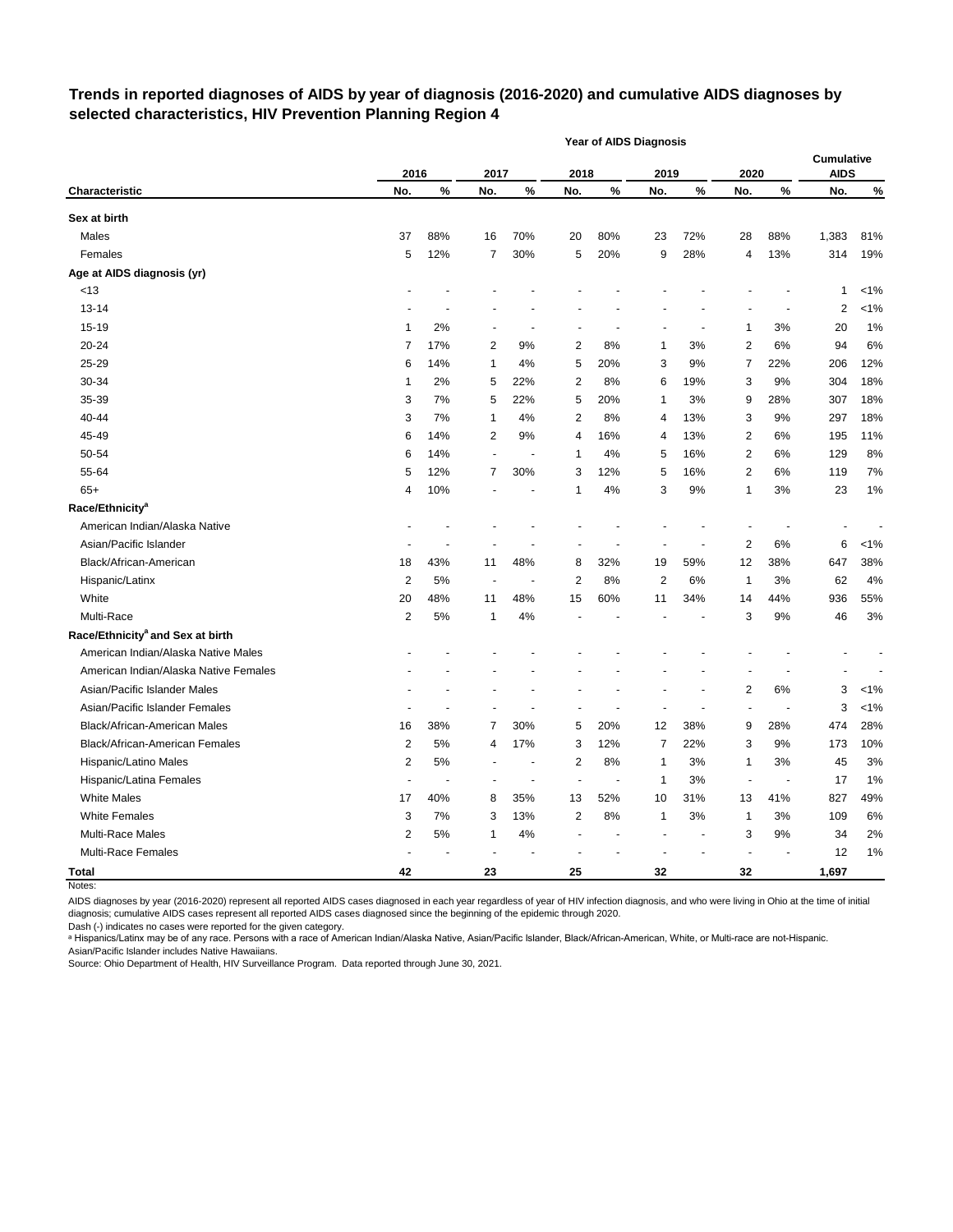## **Trends in reported diagnoses of AIDS by year of diagnosis (2016-2020) and cumulative AIDS diagnoses by transmission category, HIV Prevention Planning Region 4**

|                                          |     |      |                |                          |              | <b>Year of AIDS Diagnosis</b> |                |      |                          |      |                           |      |
|------------------------------------------|-----|------|----------------|--------------------------|--------------|-------------------------------|----------------|------|--------------------------|------|---------------------------|------|
|                                          |     | 2016 | 2017           |                          | 2018         |                               | 2019           |      | 2020                     |      | Cumulative<br><b>AIDS</b> |      |
| <b>Transmission Category<sup>a</sup></b> | No. | %    | No.            | $\%$                     | No.          | %                             | No.            | $\%$ | No.                      | %    | No.                       | %    |
| Male adult or adolescent                 |     |      |                |                          |              |                               |                |      |                          |      |                           |      |
| Male-to-male sexual contact              | 21  | 57%  | 10             | 63%                      | 16           | 80%                           | 16             | 70%  | 14                       | 50%  | 917                       | 67%  |
| Injection drug use (IDU)                 | 2   | 5%   |                | $\blacksquare$           |              |                               | 1              | 4%   | 1                        | 4%   | 90                        | 7%   |
| Male-to-male sexual contact and IDU      | 3   | 8%   | $\blacksquare$ | $\overline{\phantom{a}}$ | 1            | 5%                            | $\blacksquare$ |      | $\overline{\phantom{a}}$ |      | 87                        | 6%   |
| Heterosexual contact                     | 2   | 5%   | $\blacksquare$ |                          | 1            | 5%                            | 3              | 13%  | 2                        | 7%   | 85                        | 6%   |
| Other/unknown                            | 9   | 24%  | 6              | 38%                      | 2            | 10%                           | 3              | 13%  | 11                       | 39%  | 198                       | 14%  |
| Subtotal                                 | 37  | 100% | 16             | 100%                     | 20           | 100%                          | 23             | 100% | 28                       | 100% | 1,377                     | 100% |
| Female adult or adolescent               |     |      |                |                          |              |                               |                |      |                          |      |                           |      |
| Injection drug use                       |     |      | ٠              | 14%                      | $\mathbf{1}$ | 20%                           | 2              | 22%  |                          |      | 58                        | 19%  |
| Heterosexual contact                     | 5   | 100% | 5              | 71%                      | 3            | 60%                           | 7              | 78%  | 4                        | 100% | 229                       | 73%  |
| Other/unknown                            |     |      |                | 14%                      | 1            | 20%                           |                |      |                          |      | 25                        | 8%   |
| Subtotal                                 | 5   | 100% | $7^{\circ}$    | 100%                     | 5            | 100%                          | 9              | 100% | 4                        | 100% | 312                       | 100% |
| Child (<13 yrs at diagnosis)             |     |      |                |                          |              |                               |                |      |                          |      |                           |      |
| Perinatal                                |     |      |                |                          |              |                               |                |      |                          |      | $\overline{7}$            | 88%  |
| Other/unknown                            |     |      |                |                          |              |                               |                |      |                          |      |                           | 13%  |
| Subtotal                                 |     |      |                |                          |              |                               |                |      |                          |      | 8                         | 100% |
| <b>Total</b>                             | 42  |      | 23             |                          | 25           |                               | 32             |      | 32                       |      | 1,697                     |      |

**Year of AIDS Diagnosis Trends in reported diagnoses of AIDS by year of diagnosis (2016-2020) and cumulative AIDS diagnoses by exposure category, HIV Prevention Planning Region 4**

|                                                          |      |       |                          |                          |        | <b>אסווען טעורן ו</b> ט ווס |                          |                          |                          |                          | <b>Cumulative</b> |         |
|----------------------------------------------------------|------|-------|--------------------------|--------------------------|--------|-----------------------------|--------------------------|--------------------------|--------------------------|--------------------------|-------------------|---------|
|                                                          | 2016 |       | 2017                     |                          | 2018   |                             | 2019                     |                          | 2020                     |                          | <b>AIDS</b>       |         |
| <b>Exposure Category</b> <sup>b</sup>                    | No.  | %     | No.                      | %                        | No.    | %                           | No.                      | %                        | No.                      | %                        | No.               | %       |
| Male-to-male sexual contact only                         | 20   | 48%   | 8                        | 35%                      | 16     | 64%                         | 16                       | 50%                      | 14                       | 44%                      | 871               | 51%     |
| Injection drug use (IDU) only                            |      | 2%    |                          | 4%                       | $\sim$ | $\overline{\phantom{a}}$    | 2                        | 6%                       |                          | 3%                       | 84                | 5%      |
| Heterosexual contact only                                |      | 17%   | 5                        | 22%                      | 4      | 16%                         | 10                       | 31%                      | 6                        | 19%                      | 315               | 19%     |
| Male-to-male sexual contact & IDU                        |      | 5%    |                          | $\overline{\phantom{0}}$ |        |                             | -                        | . .                      | -                        | -                        | 75                | 4%      |
| <b>IDU &amp; Heterosexual contact</b>                    |      | 2%    | $\overline{\phantom{0}}$ | $\overline{\phantom{a}}$ |        | 4%                          |                          | 3%                       | $\blacksquare$           | $\overline{\phantom{a}}$ | 64                | 4%      |
| Male-to-male sexual contact & Heterosexual contact       |      | 2%    | $\overline{2}$           | 9%                       |        |                             |                          |                          | ۰.                       |                          | 46                | 3%      |
| Male-to-male sexual contact & IDU & Heterosexual contact |      | $2\%$ |                          | $\overline{\phantom{a}}$ |        | 4%                          | $\overline{\phantom{a}}$ | $\overline{\phantom{a}}$ | $\overline{\phantom{a}}$ | ۰                        | 12                | 1%      |
| Perinatal exposure                                       |      |       |                          |                          |        |                             |                          |                          | $\overline{\phantom{a}}$ |                          |                   | $< 1\%$ |
| Other/unknown                                            | 9    | 21%   |                          | 30%                      | 3      | 12%                         | 3                        | 9%                       | 11                       | 34%                      | 223               | 13%     |
| Total                                                    | 42   |       | 23                       |                          | 25     |                             | 32                       |                          | 32                       |                          | 1,697             |         |
| Notes:                                                   |      |       |                          |                          |        |                             |                          |                          |                          |                          |                   |         |

AIDS diagnoses by year (2016-2020) represent all reported AIDS cases diagnosed in each year regardless of year of HIV infection diagnosis, and who were living in Ohio at the time of initial diagnosis; cumulative AIDS cases represent all reported AIDS cases diagnosed since the beginning of the epidemic through 2020.

Dash (-) indicates no cases were reported for the given category.<br>◎ Transmission categories are mutually exclusive, nierarcnical risk categories determined by the CDC and system-calculated using sex at birth and risk ract transmission. A person with multiple risks is only represented in the highest category based on the CDC hierarchical algorithm. Thus, transgender women are included in the male-to-male sexual contact transmission category if assigned male at birth and risk factor history indicates sex with males. Please note this is for the categorization of HIV transmission categories only and not to describe sexual orientation.

**b** Exposure categories are mutually exclusive risk categories. All possible combinations of risks are represented among exposure categories. A person with multiple risks is represented in the exposure category identifying all the reported ways in which that person may have been exposed to HIV.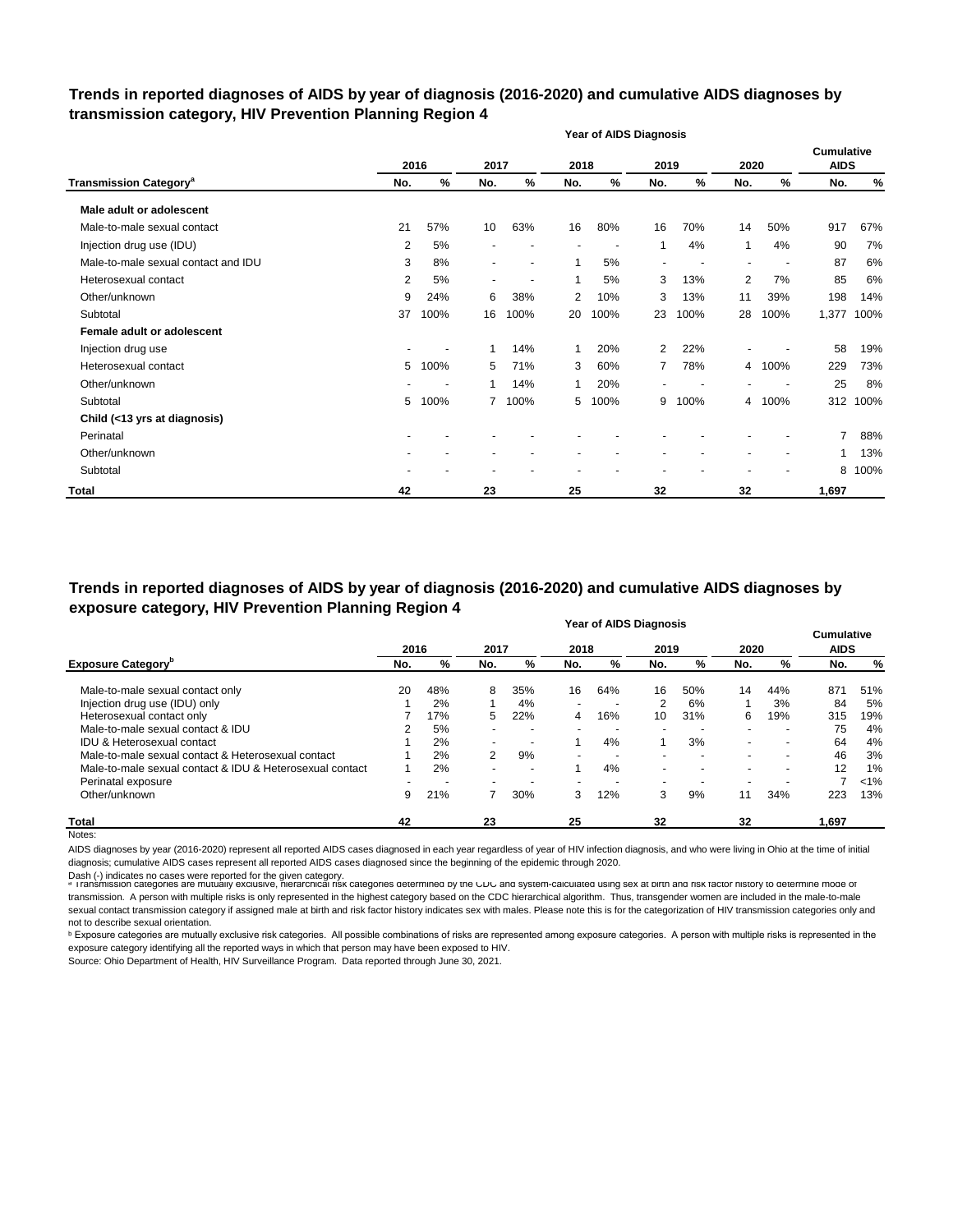# Persons Living with Diagnosed HIV Infection Reported in HIV Prevention Planning Region 4

Counties: Columbiana, Mahoning, Portage, Summit, Trumbull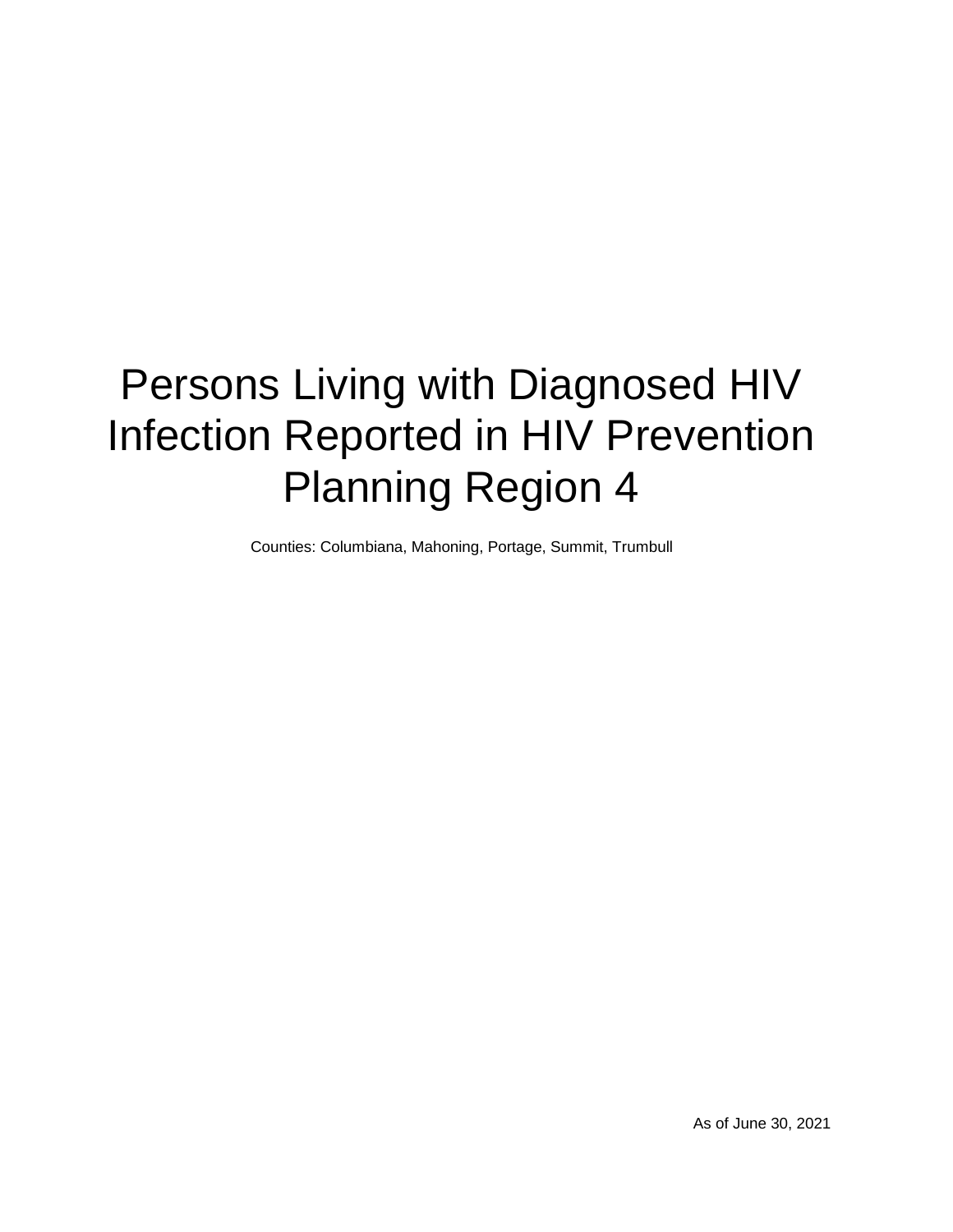|                                              |                   | Living with diagnosed HIV infection |         |                       |         | <b>Current Disease Status</b> |         |
|----------------------------------------------|-------------------|-------------------------------------|---------|-----------------------|---------|-------------------------------|---------|
|                                              |                   | in 2020                             |         | <b>HIV (not AIDS)</b> |         | <b>AIDS</b>                   |         |
| Characteristic                               | Rate <sup>a</sup> | No.                                 | %       | No.                   | $\%$    | No.                           | $\%$    |
| Sex at birth                                 |                   |                                     |         |                       |         |                               |         |
| Males                                        | 258.2             | 1,546                               | 78%     | 857                   | 78%     | 689                           | 78%     |
| Females                                      | 69.4              | 435                                 | 22%     | 239                   | 22%     | 196                           | 22%     |
| Age at end of year                           |                   |                                     |         |                       |         |                               |         |
| <13                                          | $\star$           | 4                                   | $< 1\%$ | 3                     | $< 1\%$ | 1                             | $< 1\%$ |
| $13 - 14$                                    | $\star$           | 1                                   | $< 1\%$ | 1                     | $< 1\%$ |                               |         |
| 15-19                                        | 13.5              | 10                                  | 1%      | 9                     | 1%      | $\mathbf{1}$                  | $< 1\%$ |
| 20-24                                        | 71.3              | 57                                  | 3%      | 50                    | $5%$    | 7                             | 1%      |
| 25-29                                        | 185.6             | 149                                 | 8%      | 116                   | 11%     | 33                            | 4%      |
| 30-34                                        | 253.2             | 189                                 | 10%     | 133                   | 12%     | 56                            | 6%      |
| 35-39                                        | 220.4             | 156                                 | 8%      | 106                   | 10%     | 50                            | 6%      |
| 40-44                                        | 250.5             | 173                                 | 9%      | 100                   | 9%      | 73                            | 8%      |
| 45-49                                        | 268.1             | 192                                 | 10%     | 107                   | 10%     | 85                            | 10%     |
| 50-54                                        | 358.4             | 281                                 | 14%     | 131                   | 12%     | 150                           | 17%     |
| 55-64                                        | 312.5             | 554                                 | 28%     | 251                   | 23%     | 303                           | 34%     |
| $65+$                                        | 87.0              | 215                                 | 11%     | 89                    | 8%      | 126                           | 14%     |
| Race/Ethnicity <sup>b</sup>                  |                   |                                     |         |                       |         |                               |         |
| American Indian/Alaska Native                | $\star$           |                                     |         |                       |         |                               |         |
| Asian/Pacific Islander                       | 44.2              | 13                                  | 1%      | 6                     | 1%      | 7                             | 1%      |
| Black/African-American                       | 566.3             | 798                                 | 40%     | 450                   | 41%     | 348                           | 39%     |
| Hispanic/Latinx                              | 362.9             | 137                                 | 7%      | 67                    | 6%      | 70                            | 8%      |
| White                                        | 94.2              | 930                                 | 47%     | 517                   | 47%     | 413                           | 47%     |
| Multi-Race                                   | 311.8             | 86                                  | 4%      | 39                    | 4%      | 47                            | $5\%$   |
| Unknown                                      |                   | 17                                  | 1%      | 17                    | 2%      |                               |         |
| Race/Ethnicity <sup>b</sup> and Sex at birth |                   |                                     |         |                       |         |                               |         |
| American Indian/Alaska Native Males          | $\star$           |                                     |         |                       |         |                               |         |
| American Indian/Alaska Native Females        | $\star$           | -                                   |         |                       |         |                               |         |
| Asian/Pacific Islander Males                 | 62.5              | 9                                   | $< 1\%$ | 5                     | $< 1\%$ | 4                             | $< 1\%$ |
| Asian/Pacific Islander Females               |                   | 4                                   | $< 1\%$ | $\mathbf{1}$          | $< 1\%$ | 3                             | $< 1\%$ |
| <b>Black/African-American Males</b>          | 850.2             | 569                                 | 29%     | 329                   | 30%     | 240                           | 27%     |
| Black/African-American Females               | 309.5             | 229                                 | 12%     | 121                   | 11%     | 108                           | 12%     |
| Hispanic/Latino Males                        | 487.9             | 98                                  | 5%      | 47                    | 4%      | 51                            | $6\%$   |
| Hispanic/Latina Females                      | 220.7             | 39                                  | 2%      | $20\,$                | 2%      | 19                            | 2%      |
| <b>White Males</b>                           | 164.5             | 794                                 | 40%     | 436                   | 40%     | 358                           | 40%     |
| White Females                                | 26.9              | 136                                 | 7%      | 81                    | 7%      | 55                            | 6%      |
| Multi-Race Males                             | 486.2             | 66                                  | 3%      | 30                    | 3%      | 36                            | 4%      |
| Multi-Race Females                           | 142.8             | 20                                  | $1\%$   | 9                     | 1%      | 11                            | $1\%$   |
| Unknown                                      |                   | 17                                  | $1\%$   | 17                    | 2%      | $\blacksquare$                |         |
| <b>Total</b>                                 | 161.7             | 1,981                               |         | 1,096                 |         | 885                           |         |

# **Reported persons living with diagnosed HIV infection in 2020 by current disease status and selected characteristics, HIV Prevention Planning Region 4**

Living with diagnosed HIV infection represents all persons ever diagnosed and reported with HIV and/or AIDS who have not been reported as having died as of December 31, 2020. Persons living with diagnosed HIV infection represent persons living in Ohio as of December 31, 2020, regardless of whether the person was a resident of Ohio at time of initial HIV and/or AIDS diagnosis.

Asterisk (\*) indicates rate not calculated for case count <5 due to unstable rates. Dash (-) indicates no cases were reported for the given category.

a The rate is the number of persons living with diagnosed HIV infection per 100,000 population calculated using 2020 U.S. Census estimates.

ᵇ Hispanics/Latinx may be of any race. Persons with a race of American Indian/Alaska Native, Asian/Pacific Islander, Black/African-American, White, or Multi-race are not-Hispanic. Asian/Pacific Islander includes Native Hawaiians.

Notes: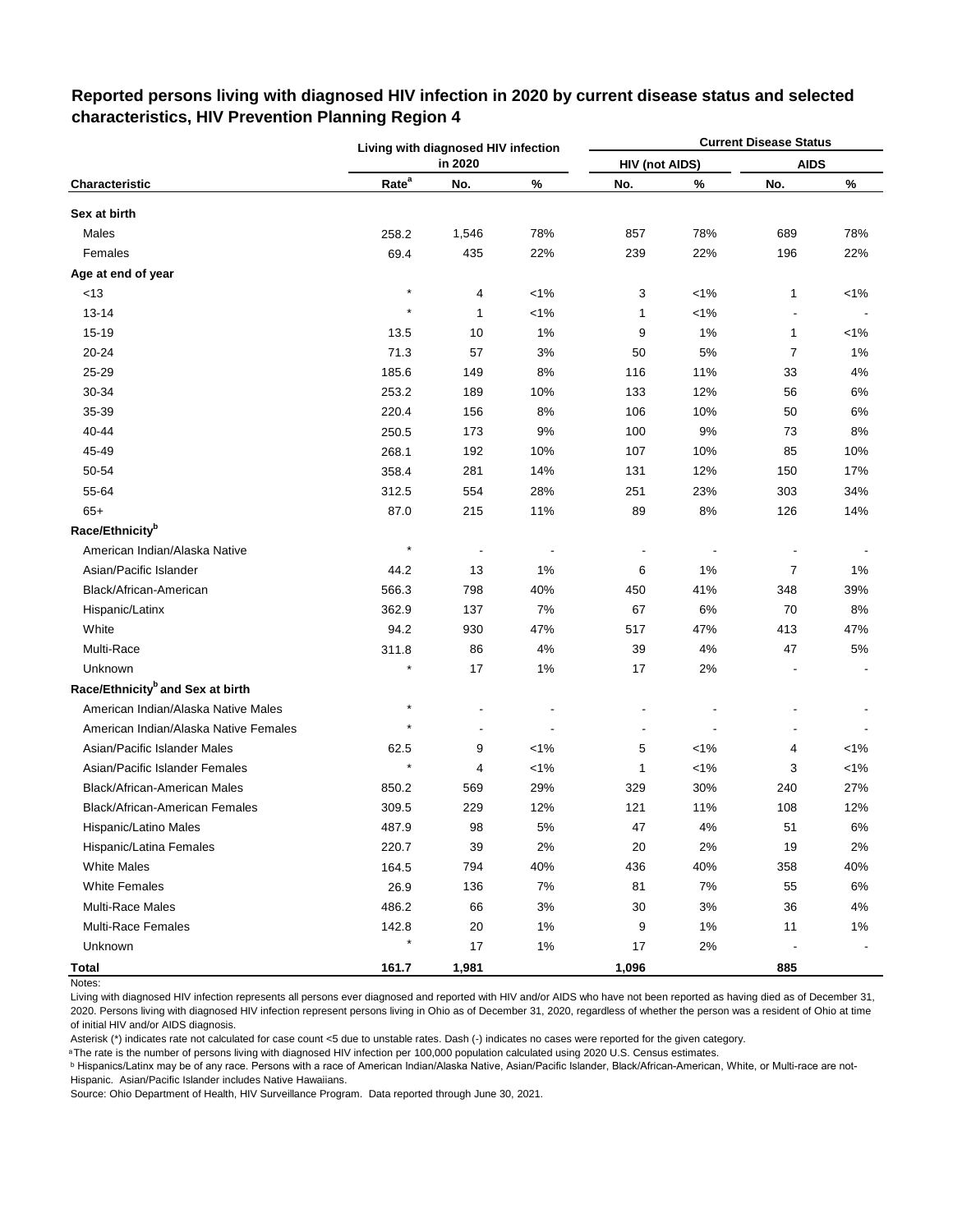|                                          | Living with diagnosed HIV infection |      |                |      | <b>Current Disease Status</b> |      |
|------------------------------------------|-------------------------------------|------|----------------|------|-------------------------------|------|
|                                          | in 2020                             |      | HIV (not AIDS) |      | <b>AIDS</b>                   |      |
| <b>Transmission Category<sup>a</sup></b> | No.                                 | ℅    | No.            | %    | No.                           | %    |
| Male adult or adolescent                 |                                     |      |                |      |                               |      |
| Male-to-male sexual contact              | 1,041                               | 68%  | 573            | 68%  | 468                           | 68%  |
| Injection drug use (IDU)                 | 58                                  | 4%   | 24             | 3%   | 34                            | 5%   |
| Male-to-male sexual contact and IDU      | 90                                  | 6%   | 40             | 5%   | 50                            | 7%   |
| Heterosexual contact                     | 89                                  | 6%   | 44             | 5%   | 45                            | 7%   |
| Other/unknown                            | 251                                 | 16%  | 164            | 19%  | 87                            | 13%  |
| Subtotal                                 | 1,529                               | 100% | 845            | 100% | 684                           | 100% |
| Female adult or adolescent               |                                     |      |                |      |                               |      |
| Injection drug use                       | 52                                  | 12%  | 21             | 9%   | 31                            | 16%  |
| Heterosexual contact                     | 325                                 | 76%  | 170            | 73%  | 155                           | 80%  |
| Other/unknown                            | 50                                  | 12%  | 42             | 18%  | 8                             | 4%   |
| Subtotal                                 | 427                                 | 100% | 233            | 100% | 194                           | 100% |
| Child (<13 yrs at diagnosis)             |                                     |      |                |      |                               |      |
| Perinatal                                | 20                                  | 80%  | 13             | 72%  | 7                             | 100% |
| Other/unknown                            | 5                                   | 20%  | 5              | 28%  |                               |      |
| Subtotal                                 | 25                                  | 100% | 18             | 100% | 7                             | 100% |
| Total                                    | 1,981                               |      | 1,096          |      | 885                           |      |

## **Reported persons living with diagnosed HIV infection in 2020 by current disease status and transmission category, HIV Prevention Planning Region 4**

# **Reported persons living with diagnosed HIV infection in 2020 by current disease status and exposure category, HIV Prevention Planning Region 4**

|                                                          | Living with diagnosed HIV infection |     |                       |     | <b>Current Disease Status</b> |       |
|----------------------------------------------------------|-------------------------------------|-----|-----------------------|-----|-------------------------------|-------|
|                                                          | in 2020                             |     | <b>HIV (not AIDS)</b> |     | <b>AIDS</b>                   |       |
| <b>Exposure Category</b> <sup>b</sup>                    | No.                                 | %   | No.                   | %   | No.                           | %     |
| Male-to-male sexual contact only                         | 989                                 | 50% | 556                   | 51% | 433                           | 49%   |
| Injection drug use (IDU) only                            | 62                                  | 3%  | 28                    | 3%  | 34                            | 4%    |
| Heterosexual contact only                                | 414                                 | 21% | 214                   | 20% | 200                           | 23%   |
| Male-to-male sexual contact & IDU                        | 67                                  | 3%  | 28                    | 3%  | 39                            | 4%    |
| <b>IDU &amp; Heterosexual contact</b>                    | 48                                  | 2%  | 17                    | 2%  | 31                            | 4%    |
| Male-to-male sexual contact & Heterosexual contact       | 52                                  | 3%  | 17                    | 2%  | 35                            | 4%    |
| Male-to-male sexual contact & IDU & Heterosexual contact | 23                                  | 1%  | 12                    | 1%  | 11                            | $1\%$ |
| Perinatal exposure                                       | 21                                  | 1%  | 14                    | 1%  | 7                             | 1%    |
| Other/unknown                                            | 305                                 | 15% | 210                   | 19% | 95                            | 11%   |
| Total                                                    | 1.981                               |     | 1.096                 |     | 885                           |       |

Notes:

Living with diagnosed HIV infection represents all persons ever diagnosed and reported with HIV and/or AIDS who have not been reported as having died as of December 31, 2020. Persons living with diagnosed HIV infection represent persons living in Ohio as of December 31, 2020, regardless of whether the person was a resident of Ohio at time of initial HIV and/or AIDS diagnosis.

Dash (-) indicates no cases were reported for the given category.

a Transmission categories are mutually exclusive, hierarchical risk categories determined by the CDC and system-calculated using sex at birth and risk factor history to determine mode of transmission. A person with multiple risks is only represented in the highest category based on the CDC hierarchical algorithm. Thus, transgender women are included in the male-to-male sexual contact transmission category if assigned male at birth and risk factor history indicates sex with males. Please note this is for the categorization of HIV transmission categories only and not to describe sexual orientation.

**b** Exposure categories are mutually exclusive risk categories. All possible combinations of risks are represented among exposure categories. A person with multiple risks is represented in the exposure category identifying all the reported ways in which that person may have been exposed to HIV.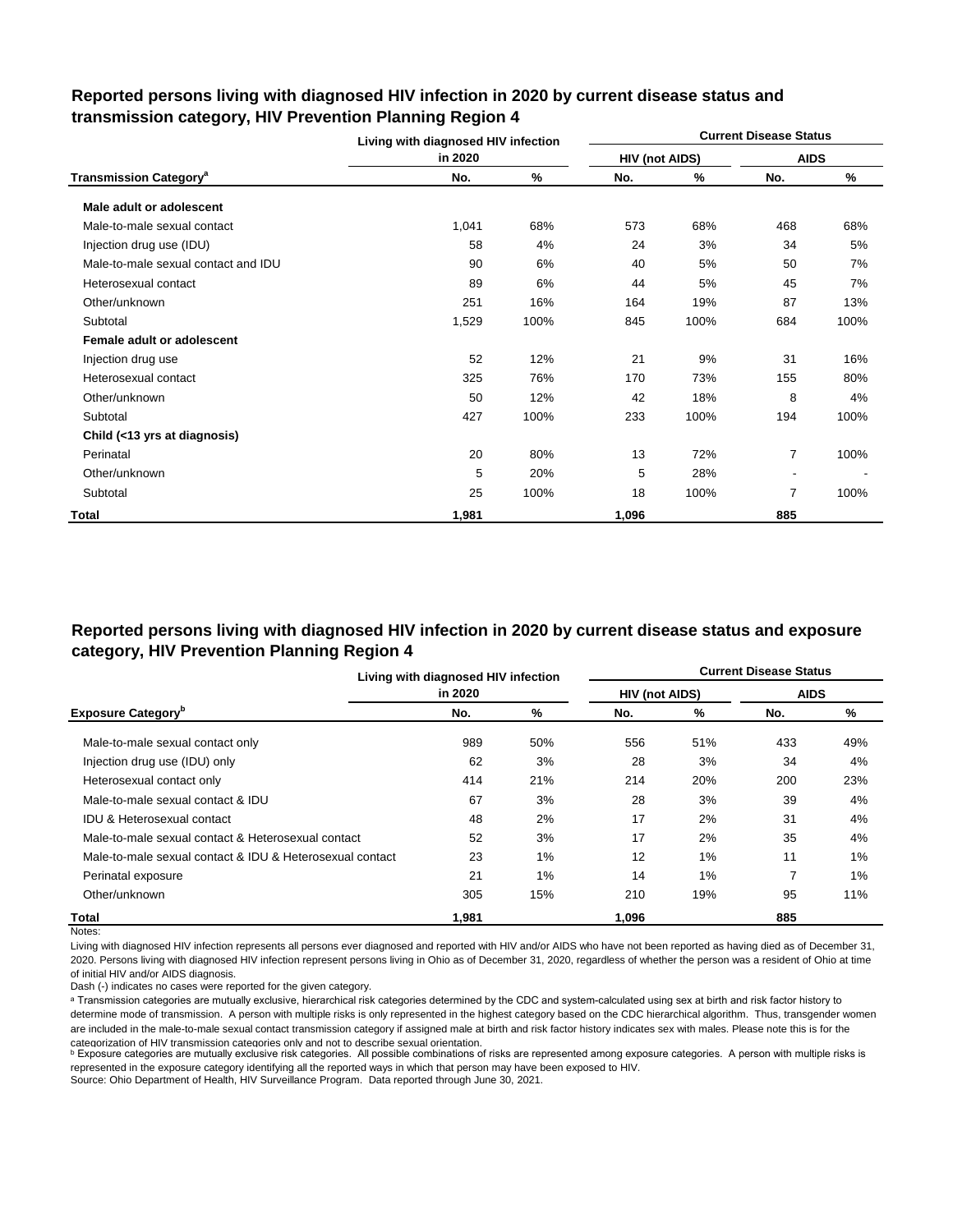|                    | American Indian/Alaska Native |     |   | <b>Asian/Pacific Islander</b> |     |                          | <b>Black/African-American</b> |     |         |                   | Hispanic/ Latinx <sup>a</sup> |     |                   | White |         |                   | <b>Multi-Race</b> |     | <b>Unknown</b> |     |
|--------------------|-------------------------------|-----|---|-------------------------------|-----|--------------------------|-------------------------------|-----|---------|-------------------|-------------------------------|-----|-------------------|-------|---------|-------------------|-------------------|-----|----------------|-----|
| Age at end of year | Rate <sup>r</sup>             | No. | ℅ | Rate <sup>b</sup>             | No. | %                        | Rate <sup>r</sup>             | No. | %       | Rate <sup>r</sup> | No.                           | %   | Rate <sup>p</sup> | No.   | ℅       | Rate <sup>r</sup> | No.               | %   | No.            | %   |
|                    |                               |     |   |                               |     |                          |                               |     |         |                   |                               |     |                   |       |         |                   |                   |     |                |     |
| < 13               |                               |     |   |                               |     | 8%                       |                               |     | $< 1\%$ |                   |                               |     |                   |       |         |                   |                   |     |                |     |
| $13 - 14$          |                               |     |   |                               |     |                          |                               |     | $< 1\%$ |                   |                               |     |                   |       |         |                   |                   |     |                |     |
| $15 - 19$          |                               |     |   |                               |     | $\sim$                   | 70.3                          |     | 1%      | $\star$           |                               | 1%  | $\star$           |       | $< 1\%$ |                   |                   | 1%  |                |     |
| $20 - 24$          |                               |     |   |                               |     | $\sim$                   | 336.0                         | 37  | 5%      |                   |                               | 2%  | 25.0              | 15    | 2%      |                   |                   | 2%  |                |     |
| $25 - 29$          |                               |     |   |                               |     | $\overline{\phantom{a}}$ | 594.1                         | 71  | 9%      | 340.2             | 11                            | 8%  | 89.4              | 54    | 6%      | 598.0             | 13                | 15% |                |     |
| 30-34              |                               |     |   |                               |     | 8%                       | 976.2                         | 95  | 12%     | 267.0             | 8                             | 6%  | 129.7             | 75    | 8%      | 640.6             | 9                 | 10% |                | 6%  |
| 35-39              |                               |     |   |                               |     | 31%                      | 971.8                         | 78  | 10%     | 381.9             | 11                            | 8%  | 101.8             | 57    | 6%      | 562.9             | 6                 | 7%  |                |     |
| 40-44              |                               |     |   |                               |     | 23%                      | 950.9                         | 74  | 9%      | 451.5             | 12                            | 9%  | 137.3             | 76    | 8%      | 828.2             | 8                 | 9%  |                |     |
| 45-49              |                               |     |   |                               |     | $\overline{\phantom{a}}$ | 971.4                         | 76  | 10%     | 957.4             | 20                            | 15% | 146.4             | 86    | 9%      | 870.6             |                   | 8%  |                | 18% |
| 50-54              |                               |     |   |                               |     | 8%                       | 1,123.9                       | 87  | 11%     | .088.1            | 20                            | 15% | 239.9             | 159   | 17%     | 775.1.            | 12                | 14% |                | 12% |
| 55-64              |                               |     |   |                               |     | 23%                      | 1,227.9                       | 201 | 25%     | .489.4            | 42                            | 31% | 182.0             | 280   | 30%     | 1,681.3           | 23                | 27% |                | 29% |
| $65+$              |                               |     |   |                               |     |                          | 338.7                         | 68  | 9%      | 333.0             | 9                             | 7%  | 57.7              | 127   | 14%     | 371.5             | 5.                | 6%  | 6              | 35% |
| <b>Total</b>       |                               |     |   | 44.2                          | 13  |                          | 566.3                         | 798 |         | 362.9             | 137                           |     | 94.2              | 930   |         | 311.8             | 86                |     | 17             |     |

<sup>c</sup> Transmission categories are mutually exclusive, hierarchical risk categories determined by the CDC and system-calculated using sex at birth and risk factor history to determine mode of transmission. A person with multi hierarchical algorithm. Thus, transgender women are included in the male-to-male sexual contact transmission category if assigned male at birth and risk factor history indicates sex with males. Please note this is for the sexual orientation.

|                                           |                                            |                          |                                         |                          |                                   |      |                                  | Living with diagnosed HIV infection in 2020 |                          |      |                   |      |                          |                          |
|-------------------------------------------|--------------------------------------------|--------------------------|-----------------------------------------|--------------------------|-----------------------------------|------|----------------------------------|---------------------------------------------|--------------------------|------|-------------------|------|--------------------------|--------------------------|
|                                           | American<br>Indian/Alaska<br><b>Native</b> |                          | <b>Asian/Pacific</b><br><b>Islander</b> |                          | <b>Black/African-</b><br>American |      | Hispanic/<br>Latinx <sup>a</sup> |                                             | White                    |      | <b>Multi-Race</b> |      | <b>Unknown</b>           |                          |
| <b>Transmission Category</b> <sup>c</sup> | No.                                        | %                        | No.                                     | %                        | No.                               | %    | No.                              | %                                           | No.                      | %    | No.               | %    | No.                      | %                        |
| Male adult or adolescent                  |                                            |                          |                                         |                          |                                   |      |                                  |                                             |                          |      |                   |      |                          |                          |
| Male-to-male sexual contact               | $\sim$                                     | $\overline{\phantom{a}}$ | 5                                       | 63%                      | 370                               | 66%  | 57                               | 61%                                         | 564                      | 71%  | 45                | 68%  | $\blacksquare$           | $\overline{\phantom{a}}$ |
| Injection drug use (IDU)                  |                                            |                          |                                         |                          | 22                                | 4%   | 10                               | 11%                                         | 23                       | 3%   | 3                 | 5%   | $\sim$                   | $\overline{\phantom{a}}$ |
| Male-to-male sexual contact and IDU       |                                            | $\overline{\phantom{a}}$ |                                         |                          | 22                                | 4%   | 8                                | 9%                                          | 53                       | 7%   |                   | 11%  | $\sim$                   | $\overline{\phantom{a}}$ |
| Heterosexual contact                      |                                            | $\overline{\phantom{a}}$ |                                         | 13%                      | 42                                | 8%   | 8                                | 9%                                          | 32                       | 4%   |                   | 9%   | $\sim$                   | $\overline{\phantom{a}}$ |
| Other/unknown                             |                                            | $\overline{\phantom{a}}$ |                                         | 25%                      | 102                               | 18%  | 11                               | 12%                                         | 121                      | 15%  |                   | 8%   | 10                       | 100%                     |
| Subtotal                                  |                                            | $\overline{\phantom{a}}$ | 8                                       | 100%                     | 558                               | 100% | 94                               | 100%                                        | 793                      | 100% | 66                | 100% | 10                       | 100%                     |
| Female adult or adolescent                |                                            |                          |                                         |                          |                                   |      |                                  |                                             |                          |      |                   |      |                          |                          |
| Injection drug use                        |                                            | $\overline{\phantom{a}}$ | $\sim$                                  | $\blacksquare$           | 17                                | 8%   | 6                                | 16%                                         | 27                       | 20%  | 2                 | 11%  | $\blacksquare$           | $\,$ $\,$                |
| Heterosexual contact                      |                                            | $\,$                     |                                         | 4 100%                   | 183                               | 81%  | 26                               | 70%                                         | 97                       | 71%  | 15                | 83%  | $\overline{\phantom{a}}$ |                          |
| Other/unknown                             |                                            | $\overline{\phantom{a}}$ |                                         |                          | 26                                | 12%  | 5                                | 14%                                         | 12                       | 9%   |                   | 6%   | 6                        | 100%                     |
| Subtotal                                  |                                            | $\blacksquare$           |                                         | 4 100%                   | 226                               | 100% | 37                               | 100%                                        | 136                      | 100% | 18                | 100% | 6                        | 100%                     |
| Child (<13 yrs at diagnosis)              |                                            |                          |                                         |                          |                                   |      |                                  |                                             |                          |      |                   |      |                          |                          |
| Perinatal                                 | $\sim$                                     | $\overline{\phantom{a}}$ | $\sim$                                  | $\overline{\phantom{a}}$ | 12                                | 86%  | 6                                | 100%                                        |                          | 100% |                   | 50%  | $\blacksquare$           |                          |
| Other/unknown                             | $\sim$                                     | $\overline{\phantom{a}}$ |                                         | 100%                     |                                   | 14%  |                                  |                                             | $\overline{\phantom{a}}$ |      |                   | 50%  |                          | 100%                     |
| Subtotal                                  | $\sim$                                     | $\overline{\phantom{a}}$ |                                         | 100%                     | 14                                | 100% | 6                                | 100%                                        |                          | 100% | 2                 | 100% |                          | 100%                     |
| <b>Total</b>                              |                                            |                          | 13                                      |                          | 798                               |      | 137                              |                                             | 930                      |      | 86                |      | 17                       |                          |

Living with diagnosed HIV infection represents all persons ever diagnosed and reported with HIV and/or AIDS who have not been reported as having died as of December 31, 2020. Persons living with diagnosed HIV infection rep regardless of whether the person was a resident of Ohio at time of initial HIV and/or AIDS diagnosis.

#### **Reported persons living with diagnosed HIV infection in 2020 by race/ethnicity and transmission category, HIV Prevention Planning Region 4**

<sup>d</sup> Exposure categories are mutually exclusive risk categories. All possible combinations of risks are represented among exposure categories. A person with multiple risks is represented in the exposure category identifying HIV.

#### **Reported persons living with diagnosed HIV infection in 2020 by race/ethnicity and age, HIV Prevention Planning Region 4**

#### **Living with diagnosed HIV infection in 2020**

#### **Reported persons living with diagnosed HIV infection in 2020 by race/ethnicity and exposure category, HIV Prevention Planning Region 4**

Source: Ohio Department of Health, HIV Surveillance Program. Data reported through June 30, 2021.

|                                                          |                                            |        |                           |     |                                   |       | Living with diagnosed HIV infection in 2020 |     |       |     |                   |     |                |                          |
|----------------------------------------------------------|--------------------------------------------|--------|---------------------------|-----|-----------------------------------|-------|---------------------------------------------|-----|-------|-----|-------------------|-----|----------------|--------------------------|
|                                                          | American<br>Indian/Alaska<br><b>Native</b> |        | Asian/Pacific<br>Islander |     | <b>Black/African-</b><br>American |       | Hispanic/<br>Latinx <sup>a</sup>            |     | White |     | <b>Multi-Race</b> |     | <b>Unknown</b> |                          |
| <b>Exposure Category</b>                                 | No.                                        | %      | No.                       | %   | No.                               | %     | No.                                         |     | No.   | %   | No.               |     | No.            | %                        |
| Male-to-male sexual contact only                         | $\,$ $\,$                                  |        | 4                         | 31% | 344                               | 43%   | 52                                          | 38% | 549   | 59% | 40                | 47% |                |                          |
| Injection drug use (IDU) only                            | $\overline{\phantom{a}}$                   | $\sim$ | $\sim$                    | -   | 23                                | 3%    |                                             | 4%  | 31    | 3%  |                   | 2%  | $\blacksquare$ | $\,$ $\,$                |
| Heterosexual contact only                                | $\,$ $\,$                                  |        |                           | 38% | 225                               | 28%   | 34                                          | 25% | 129   | 14% | 21                | 24% |                | $\,$ $\,$                |
| Male-to-male sexual contact & IDU                        | $\overline{\phantom{a}}$                   |        |                           | . . | 14                                | 2%    |                                             | 5%  | 41    | 4%  |                   | 6%  |                | $\overline{\phantom{a}}$ |
| <b>IDU &amp; Heterosexual contact</b>                    | $\overline{\phantom{a}}$                   |        |                           | -   | 16                                | 2%    | 10                                          | 7%  | 19    | 2%  |                   | 3%  |                | $\overline{\phantom{a}}$ |
| Male-to-male sexual contact & Heterosexual contact       |                                            | . .    |                           | 8%  | 26                                | 3%    |                                             | 4%  | 15    | 2%  |                   | 6%  |                | $\,$ $\,$                |
| Male-to-male sexual contact & IDU & Heterosexual contact | $\overline{\phantom{a}}$                   | . .    |                           | -   |                                   | $1\%$ |                                             | 1%  | 12    | 1%  |                   | 2%  |                |                          |
| Perinatal exposure                                       | $\,$ $\,$                                  |        |                           |     | 12                                | 2%    |                                             | 5%  |       | 0%  |                   | 1%  |                |                          |
| Other/unknown                                            | $\overline{\phantom{a}}$                   |        |                           | 23% | 130                               | 16%   | 15                                          | 11% | 133   | 14% |                   | 8%  |                | 100%                     |
| Total                                                    |                                            |        |                           |     | 798                               |       | 137                                         |     | 930   |     | 86                |     |                |                          |

#### Notes:

ᵇ The rate is the number of persons living with diagnosed HIV infection per 100,000 population calculated using U.S. Census estimates for that year.

Asterisk (\*) indicates rate not calculated because census data unavailable or for case count <5 due to unstable rates. Dash (-) indicates no cases were reported for the given category.

a Hispanics/Latinx may be of any race. Persons with a race of American Indian/Alaska Native, Asian/Pacific Islander, Black/African-American, White, or Multi-race are not-Hispanic. Asian/Pacific Islander includes Native Haw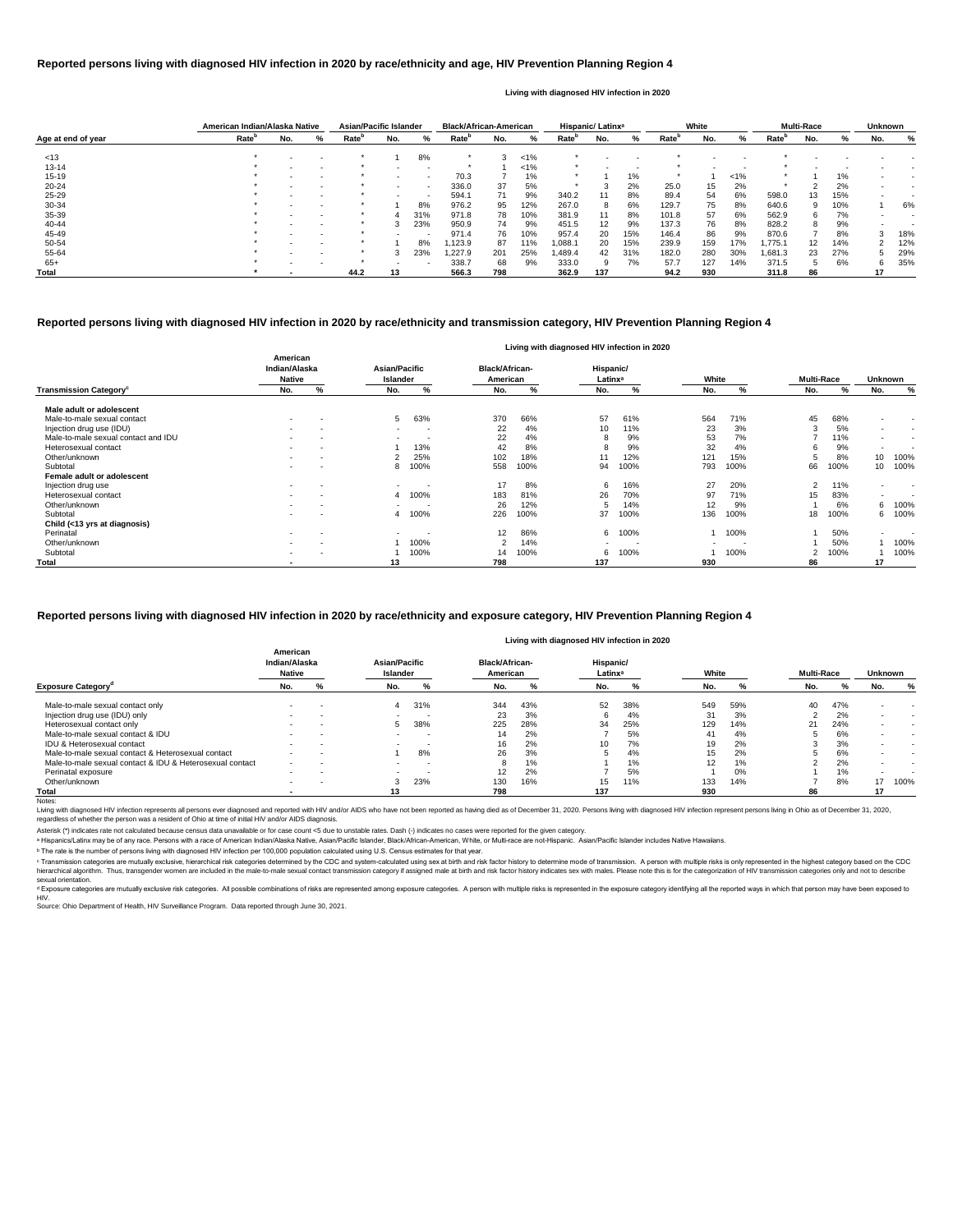# **Trends in reported persons living with diagnosed HIV infection by year of diagnosis and selected characteristics, HIV Prevention Planning Region 4, 2016-2020**

**Living with Diagnosed HIV Infection**

|                                              |                   | 2016  |         |                   | 2017  |         |                   | 2018  |         |                   | 2019  |         |                   | 2020  |         |
|----------------------------------------------|-------------------|-------|---------|-------------------|-------|---------|-------------------|-------|---------|-------------------|-------|---------|-------------------|-------|---------|
| Characteristic                               | Rate <sup>a</sup> | No.   | %       | Rate <sup>a</sup> | No.   | %       | Rate <sup>a</sup> | No.   | %       | Rate <sup>a</sup> | No.   | %       | Rate <sup>a</sup> | No.   | %       |
| Sex at birth                                 |                   |       |         |                   |       |         |                   |       |         |                   |       |         |                   |       |         |
| Males                                        | 220.0             | 1,331 | 77%     | 230.9             | 1,395 | 77%     | 239.9             | 1,449 | 78%     | 241.1             | 1,452 | 78%     | 258.2             | 1,546 | 78%     |
| Females                                      | 64.5              | 408   | 23%     | 65.1              | 412   | 23%     | 64.7              | 409   | 22%     | 66.2              | 417   | 22%     | 69.4              | 435   | 22%     |
| Age at end of year                           |                   |       |         |                   |       |         |                   |       |         |                   |       |         |                   |       |         |
| <13                                          | ×                 | 3     | $< 1\%$ |                   | 4     | $< 1\%$ |                   | 3     | $< 1\%$ |                   | 4     | $1\%$   |                   | 4     | $< 1\%$ |
| $13 - 14$                                    |                   | 2     | $< 1\%$ | $^\star$          | -1    | $< 1\%$ |                   |       |         |                   | -1    | <1%     |                   | -1    | $< 1\%$ |
| $15 - 19$                                    | 11.3              | 9     | 1%      | 13.9              | 11    | $1\%$   | 11.6              | 9     | $< 1\%$ | 7.8               | 6     | $1\%$   | 13.5              | 10    | 1%      |
| 20-24                                        | 93.3              | 79    | 5%      | 81.4              | 68    | 4%      | 85.9              | 71    | 4%      | 78.3              | 64    | 3%      | 71.3              | 57    | 3%      |
| 25-29                                        | 169.8             | 134   | 8%      | 180.8             | 146   | 8%      | 191.2             | 156   | 8%      | 178.7             | 145   | 8%      | 185.6             | 149   | 8%      |
| 30-34                                        | 192.2             | 136   | 8%      | 224.9             | 159   | 9%      | 229.7             | 164   | 9%      | 230.0             | 168   | 9%      | 253.2             | 189   | 10%     |
| 35-39                                        | 191.4             | 135   | 8%      | 182.9             | 130   | 7%      | 192.0             | 137   | 7%      | 204.4             | 145   | 8%      | 220.4             | 156   | 8%      |
| 40-44                                        | 233.3             | 163   | 9%      | 244.5             | 167   | 9%      | 240.9             | 164   | 9%      | 230.9             | 158   | 8%      | 250.5             | 173   | 9%      |
| 45-49                                        | 292.6             | 234   | 13%     | 273.0             | 215   | 12%     | 259.2             | 200   | 11%     | 249.6             | 186   | 10%     | 268.1             | 192   | 10%     |
| 50-54                                        | 357.2             | 311   | 18%     | 360.4             | 303   | 17%     | 368.5             | 300   | 16%     | 374.9             | 297   | 16%     | 358.4             | 281   | 14%     |
| 55-64                                        | 221.1             | 407   | 23%     | 249.8             | 459   | 25%     | 265.5             | 485   | 26%     | 282.3             | 510   | 27%     | 312.5             | 554   | 28%     |
| $65+$                                        | 56.3              | 126   | 7%      | 62.6              | 144   | 8%      | 71.6              | 169   | 9%      | 76.4              | 185   | 10%     | 87.0              | 215   | 11%     |
| Race/Ethnicity <sup>b</sup>                  |                   |       |         |                   |       |         |                   |       |         |                   |       |         |                   |       |         |
| American Indian/Alaska Native                |                   | 1     | $1\%$   |                   |       |         |                   |       |         |                   |       |         |                   |       |         |
| Asian/Pacific Islander                       | 40.3              | 10    | 1%      | 37.7              | 10    | $1\%$   | 39.3              | 11    | 1%      | 42.8              | 12    | 1%      | 44.2              | 13    | 1%      |
| Black/African-American                       | 492.4             | 691   | 40%     | 506.9             | 712   | 39%     | 528.1             | 742   | 40%     | 536.2             | 757   | 41%     | 566.3             | 798   | 40%     |
| Hispanic/Latinx                              | 399.3             | 126   | 7%      | 391.5             | 130   | 7%      | 364.0             | 130   | 7%      | 345.8             | 125   | 7%      | 362.9             | 137   | 7%      |
| White                                        | 79.6              | 807   | 46%     | 84.1              | 849   | 47%     | 87.5              | 878   | 47%     | 87.8              | 876   | 47%     | 94.2              | 930   | 47%     |
| Multi-Race                                   | 355.1             | 87    | 5%      | 353.1             | 89    | 5%      | 310.2             | 80    | 4%      | 310.4             | 82    | 4%      | 311.8             | 86    | 4%      |
| Unknown                                      | $\star$           | 17    | 1%      | $\star$           | 17    | $1\%$   | $\ast$            | 17    | 1%      |                   | 17    | $1\%$   |                   | 17    | 1%      |
| Race/Ethnicity <sup>b</sup> and Sex at birth |                   |       |         |                   |       |         |                   |       |         |                   |       |         |                   |       |         |
| American Indian/Alaska Native Males          | $\ast$            | 1     | $< 1\%$ |                   |       |         |                   |       |         |                   |       |         |                   |       |         |
| American Indian/Alaska Native Females        |                   |       |         |                   |       |         |                   |       |         |                   |       |         |                   |       |         |
| Asian/Pacific Islander Males                 | 49.2              | 6     | $1\%$   | 45.8              | 6     | <1%     | 50.3              | 7     | $< 1\%$ | 58.0              | 8     | $< 1\%$ | 62.5              | 9     | $< 1\%$ |
| Asian/Pacific Islander Females               | ×                 | 4     | 1%      | $\ast$            | 4     | $< 1\%$ |                   | 4     | $< 1\%$ | $\ast$            | 4     | <1%     |                   | 4     | $< 1\%$ |
| Black/African-American Males                 | 720.9             | 482   | 28%     | 753.0             | 503   | 28%     | 802.3             | 535   | 29%     | 803.4             | 539   | 29%     | 850.2             | 569   | 29%     |
| Black/African-American Females               | 284.5             | 209   | 12%     | 283.7             | 209   | 12%     | 280.4             | 207   | 11%     | 294.2             | 218   | 12%     | 309.5             | 229   | 12%     |
| Hispanic/Latino Males                        | 529.8             | 89    | 5%      | 519.2             | 91    | 5%      | 497.2             | 94    | 5%      | 461.0             | 88    | 5%      | 487.9             | 98    | 5%      |
| Hispanic/Latina Females                      | 250.7             | 37    | 2%      | 248.8             | 39    | 2%      | 214.1             | 36    | 2%      | 216.9             | 37    | 2%      | 220.7             | 39    | 2%      |
| <b>White Males</b>                           | 137.1             | 680   | 39%     | 145.8             | 719   | 40%     | 151.8             | 745   | 40%     | 152.8             | 746   | 40%     | 164.5             | 794   | 40%     |
| <b>White Females</b>                         | 24.5              | 127   | 7%      | 25.2              | 130   | 7%      | 25.9              | 133   | 7%      | 25.5              | 130   | 7%      | 26.9              | 136   | 7%      |
| <b>Multi-Race Males</b>                      | 525.3             | 63    | 4%      | 533.5             | 66    | 4%      | 458.1             | 58    | 3%      | 469.4             | 61    | 3%      | 486.2             | 66    | 3%      |
| Multi-Race Females                           | 191.9             | 24    | 1%      | 179.2             | 23    | $1\%$   | 167.6             | 22    | $1\%$   | 156.5             | 21    | 1%      | 142.8             | 20    | 1%      |
| Unknown                                      | $\star$           | 17    | $1\%$   | $\star$           | 17    | $1\%$   |                   | 17    | $1\%$   |                   | 17    | $1\%$   |                   | 17    | 1%      |
| <b>Total</b>                                 | 140.5             | 1,739 |         | 146.1             | 1,807 |         | 150.4             | 1,858 |         | 151.7             | 1,869 |         | 161.7             | 1,981 |         |
| Notes:                                       |                   |       |         |                   |       |         |                   |       |         |                   |       |         |                   |       |         |

Living with diagnosed HIV infection by year (2016-2020) represents all persons ever diagnosed and reported with HIV and/or AIDS who have not been reported as having died as of December 31 of the corresponding year. Persons living with diagnosed HIV infection represent persons living in Ohio as of December 31 of the corresponding year, regardless of whether the person was a resident of Ohio at time of initial HIV and/or AIDS diagnosis.

Asterisk (\*) indicates rate not calculated for case count <5 due to unstable rates. Dash (-) indicates no cases were reported for the given category.

a The rate is the number of persons living with diagnosed HIV infection per 100,000 population calculated using U.S. Census estimates for that year.

**b** Hispanics/Latinx may be of any race. Persons with a race of American Indian/Alaska Native, Asian/Pacific Islander, Black/African-American, White, or Multi-race are not-Hispanic. Asian/Pacific Islander includes Native Hawaiians.